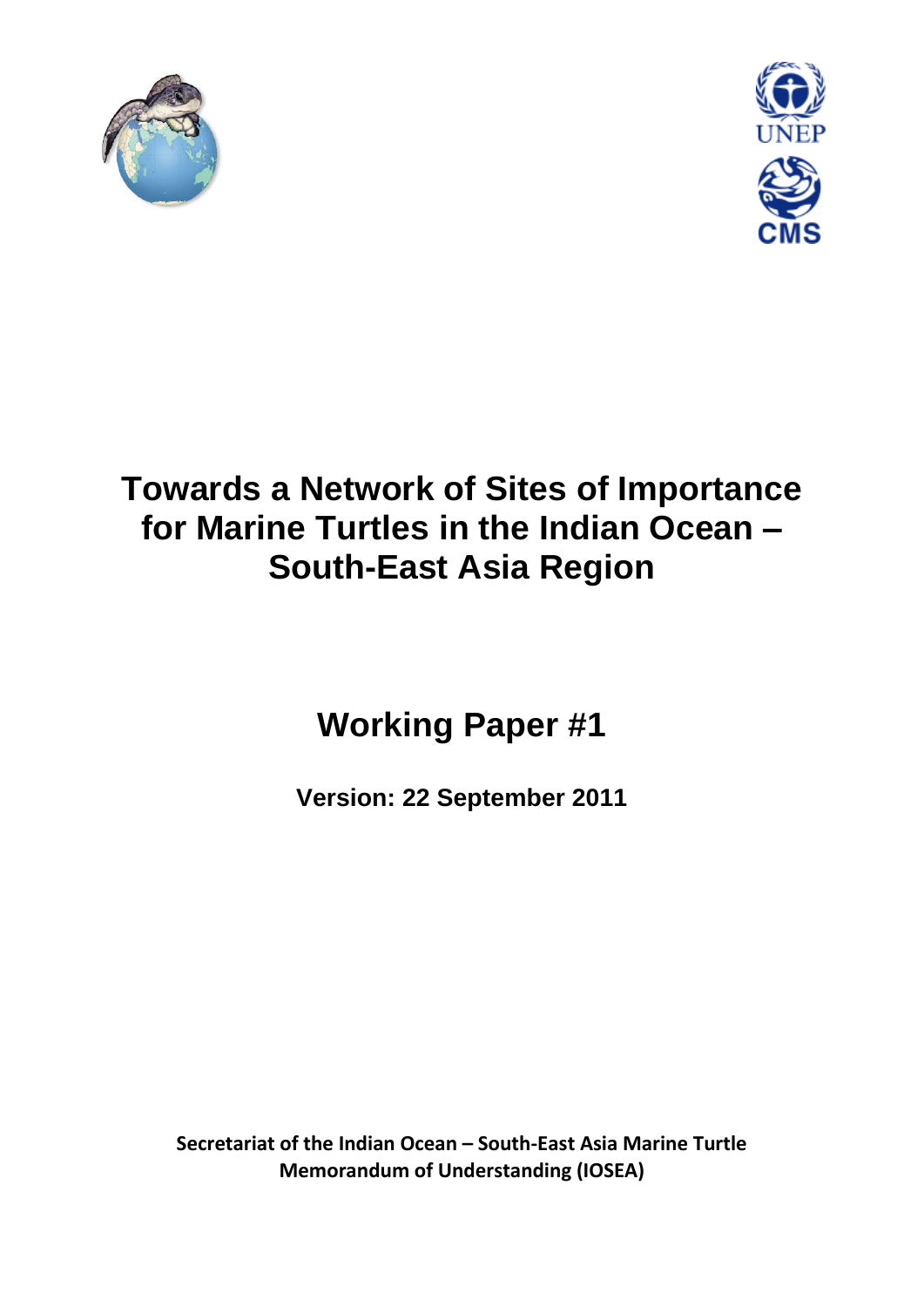#### **ACKNOWLEDGEMENTS**

The present versions of Working Papers #1 and #2 were developed and refined by Dr. Eric Gilman (consultant) and Douglas Hykle (IOSEA Co-ordinator) between April 2010 and May 2011. The contents have benefitted from review and comment by members of the Site Network Working Group established by the Fifth Meeting of IOSEA Signatory States, chaired by Alexis Gutierrez (United States); the IOSEA Advisory Committee; and other experts around the IOSEA region. The individual contributions of Ali Al-Kiyumi (Oman), Lee Butcher (Australia), Renato Cruz (Philippines), Dr. Jack Frazier (United States), Jillian Grayson (Australia), Dr. Mark Hamann (Australia), Meera Koonjul (Mauritius) and Francesa Marubini (United Kingdom) are gratefully acknowledged.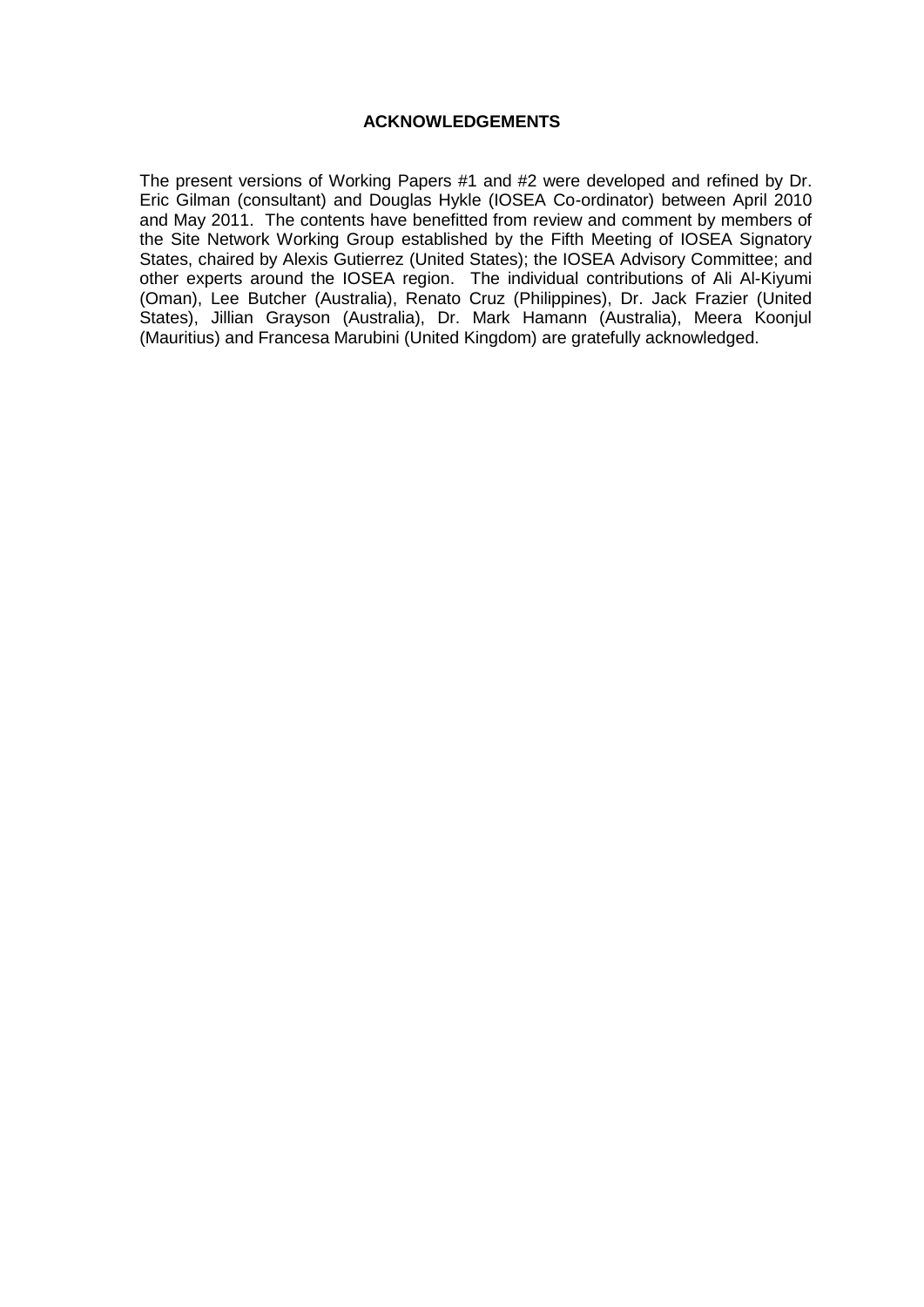## **Executive Summary**

The Signatory States to the *Memorandum of Understanding on the Conservation and Management of Marine Turtles and their Habitats of the Indian Ocean and South-East Asia*  (IOSEA Marine Turtle MoU) are considering options for the establishment and administration of a *Network of Sites of Importance for Marine Turtles in the Indian Ocean – South-East Asia Region* (IOSEA Marine Turtle Site Network). The proposed network will serve as a mechanism for sites to operate more cooperatively and synergistically, both ecologically and administratively, rather than working in isolation with minimal coordination.

The overarching goal of the proposed IOSEA Marine Turtle Site Network is to:

Achieve long-term protection of nesting beaches, foraging grounds and other areas that are of high regional value for the conservation of marine turtles; to derive unique benefits through the systematic addition of sites that collectively encompass essential ecological properties; and to optimize the use of limited financial and human resources through the coordinated operation of networked sites.

The IOSEA Marine Turtle Site Network objectives are to:

- (i) Provide a regional mechanism to enhance the conservation of sites of importance to marine turtles that might otherwise not be adequately protected, that will attain additional benefits from being in a network irrespective of their current status, and that serve as regional models of effective governance;
- (ii) Derive ecological and governance benefits that are not possible to achieve by managing individual sites in isolation;
- (iii) Contribute, through enhanced regional conservation of marine turtles and their habitats, to more effective maintenance of ecosystem services that support human well-being; and
- (iv) Catalyse opportunities for participatory resource management and community development centred on marine turtles, through network-wide information exchange.

A number of benefits arising from the site network are critical to achieving regional-scale objectives. These include:

- Optimal use of limited resources for governance. A fully functional network will coordinate available financial, technical and human resources to conduct common training, facilitate exchange of information on best practices, carry out joint research and monitoring, undertake performance evaluation, and encourage adaptive management;
- Enhanced local-to-global scale recognition of the importance of the networked sites, on the strength of a credible selection process. This in turn should catalyse increased support and resources for more effective site-based and regional management;
- Mitigation of adverse socio-economic impacts over a wider geographic scale. Activities incompatible with marine turtle conservation cannot be eliminated entirely, but such activities may be restricted at selected network sites in a way that diffuses adverse impacts across the wider region;
- Protection of ecological connectivity between habitats through strategic spacing and shape of sites; and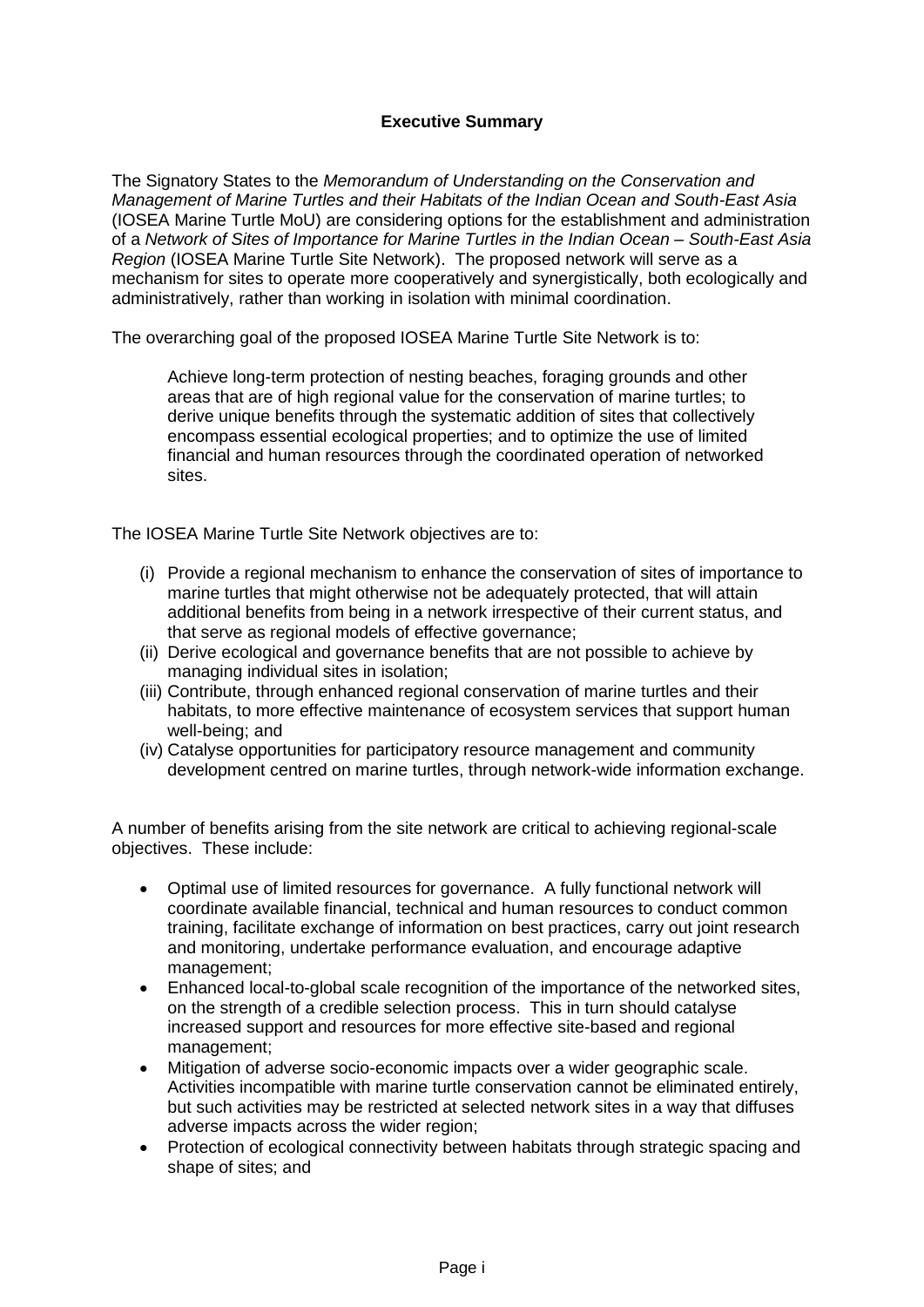Optimisation of regional resistance and resilience of marine turtle habitats to environmental stress. This will be achieved by including and managing sites containing marine turtle habitats necessary for different life cycle phases, by protecting multiple examples of each habitat type, and by including sites that act as refugia to current and predicted stress.

Countries will be invited to nominate turtle nesting beaches and adjacent areas considered to be important sites for marine turtles and, in doing so, will hopefully have an added incentive to secure additional resources and protection at the sites. However, provision of additional resources is not a binding commitment or obligation upon joining the network. Site nominations must come from governments, to assure the highest level of recognition, but proposals can be drafted by other interested parties.

The need to prepare a baseline site assessment is the only fundamental requirement associated with site nomination. This exercise will be extremely valuable in and of itself, especially if one has never been conducted previously. In addition to helping identify constraints and management gaps, the assessment will lend credibility to the site selection process and will help to match potential donors to specific site needs.

Nominated sites will be recommended to the Meeting of IOSEA Signatory States for inclusion in the network based on an objective evaluation of each submission against a suite of criteria, to be conducted by the IOSEA Advisory Committee.

It is generally agreed that nominating a site to the network should not impose any new binding financial commitments or any new legal obligations on Signatory States. Beyond that, the structure and operation of the IOSEA Marine Turtle Site Network will depend largely on the financial resources made available for its development. Three possible models are presented to reflect different scenarios -- ranging from little or no new funding to substantial investment by interested donors.

\* \* \* \* \*

This document serves to: (1) explain the rationale for the site network proposal; (2) present a draft suite of criteria against which to assess sites for possible inclusion in the network; (3) describe a process for site nomination and evaluation of candidate sites; and (4) present alternative approaches for coordinated governance of sites included in the network.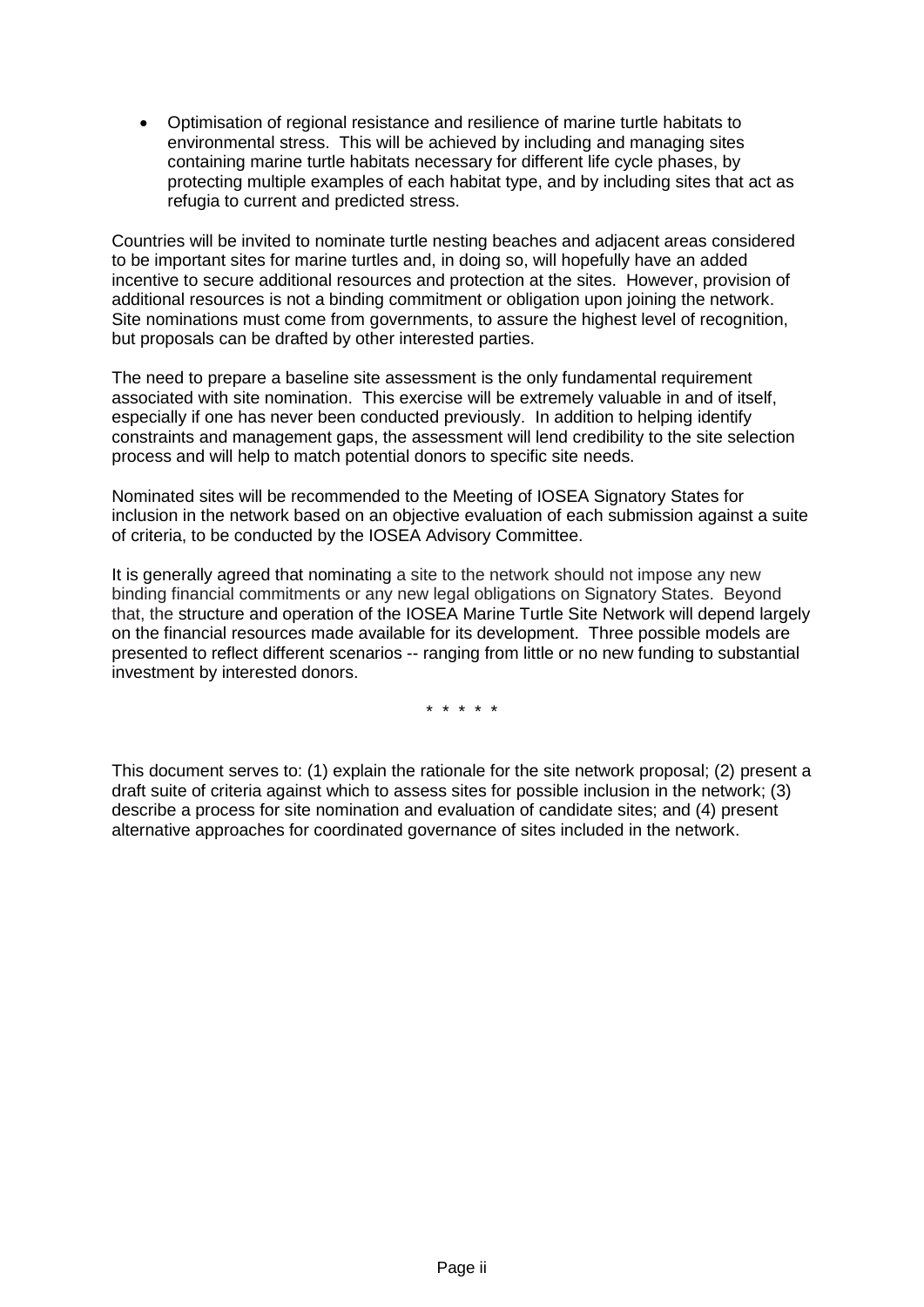## **CONTENTS**

| Page                                                                                                                                                                                                                          |
|-------------------------------------------------------------------------------------------------------------------------------------------------------------------------------------------------------------------------------|
|                                                                                                                                                                                                                               |
|                                                                                                                                                                                                                               |
| 1. BACKGROUND, PURPOSE AND BENEFITS OF AN IOSEA MARINE<br>1.1. Background<br>1.2. Context<br>1.3. Objectives                                                                                                                  |
|                                                                                                                                                                                                                               |
|                                                                                                                                                                                                                               |
| <b>4. CRITERIA TO EVALUATE THE INCLUSION OF SITES IN THE NETWORK5</b>                                                                                                                                                         |
| 5.1. Model 1: Limited or No New Funding Available<br>5.2. Model 2: Moderate New Funding Available<br>5.3. Model 3: Significant New Funding Available<br>5.4 Roles of the Signatory States, Advisory Committee and Secretariat |
| 6.1. Preliminary Activities<br>6.2. Criteria Validation<br>6.3. Gap Analysis<br>6.4. Sustainable Financing<br>6.5. Performance Assessment and Adaptive Management                                                             |
|                                                                                                                                                                                                                               |
| Appendix 1. [DRAFT] IOSEA Marine Turtle Site Network Information Sheet<br>Appendix 2. Generic Nomination Letter<br>Appendix 3. Indicative List of Potential Network Sites                                                     |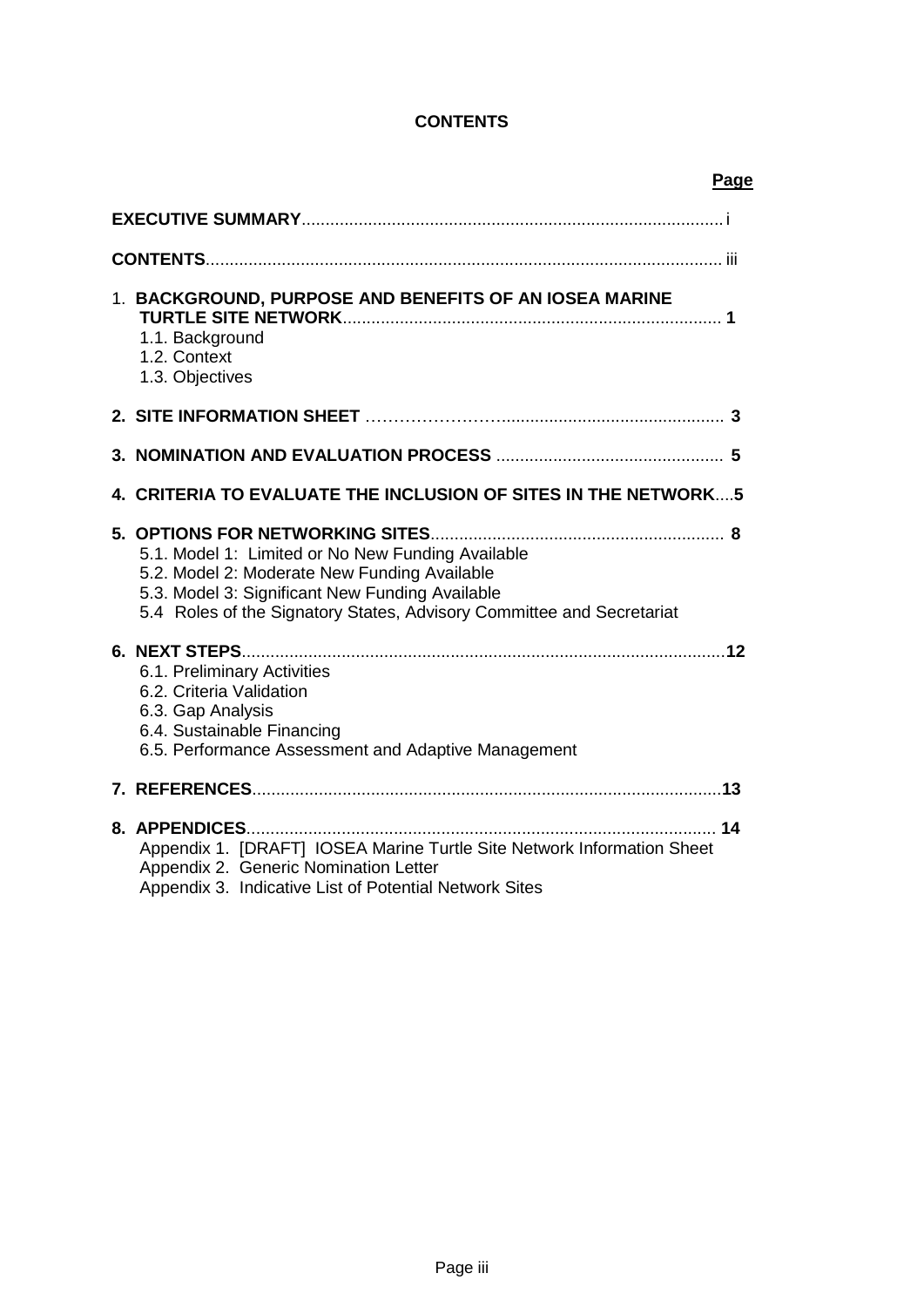#### **1. BACKGROUND, PURPOSE AND BENEFITS OF AN IOSEA MARINE TURTLE SITE NETWORK**

#### **1.1. Background**

The *Memorandum of Understanding on the Conservation and Management of Marine Turtles and their Habitats of the Indian Ocean and South-East Asia* (IOSEA Marine Turtle MoU) is a non-binding framework through which States and organisations of the Indian Ocean and South-East Asia region, and other concerned States, are working together to conserve and replenish depleted marine turtle populations for which they share responsibility. The IOSEA Marine Turtle MoU took effect in September 2001 and has 33 Signatory States (as of December 2011). Supported by an Advisory Committee of eminent scientists and complemented by the efforts of numerous nongovernmental and intergovernmental organisations, Signatory States are working towards the collective implementation of a Conservation and Management Plan comprising 24 programmes and 105 separate activities.

Governments and numerous other organisations have undertaken marine turtle conservation activities in the Indian Ocean and South-East Asia region for many decades, allocating substantial financial, institutional and staff resources for this purpose. Impressive achievements have been realised on local, national and regional levels. The establishment of the proposed *Network of Sites of Importance for Marine Turtles in the Indian Ocean – South-East Asia Region* (IOSEA Marine Turtle Site Network) will serve to recognise these past efforts, while more effectively achieving regional-scale ecological and governance objectives that single protected sites cannot achieve in isolation.

The concept of a network of sites of importance for marine turtles has been under development for several years, having been introduced initially in 2004 at the second Meeting of the IOSEA Signatory States. While the development of the site network concept has progressed since the idea was first presented, divergent views persisted about several aspects of the proposal. Among the primary issues are: what would the governance structure of the network entail, how would sites be evaluated for inclusion and ultimately chosen, and what additional obligations, if any, would be required of governments. This document further elaborates these issues for consideration and discussion by the Signatory States.

The present initiative serves to:

- explain the rationale for the site network proposal;
- present a draft suite of criteria against which to assess sites for possible inclusion in the network;
- describe a process for site nomination and evaluation of candidate sites; and
- present alternative approaches for coordinated governance of network sites.

#### **1.2. Context**

The IOSEA region is host to six species of marine turtles: Loggerhead (*Caretta caretta*), Olive ridley (*Lepidochelys olivacea*), Green (*Chelonia mydas*), Hawksbill (*Eretmochelys imbricata*), Leatherback (*Dermochelys coriacea*), and Flatback (*Natator depressus*). Across the region, there are several examples of decades-long conservation programmes whose management interventions have contributed to stable or increasing turtle populations. In addition, several countries can boast significant turtle populations that, if not still thriving, have remained resilient in the face of increasingly diverse and escalating human pressures.

However, many of the region's marine turtle populations have declined significantly, some having been eliminated almost completely. Various factors are thought to have contributed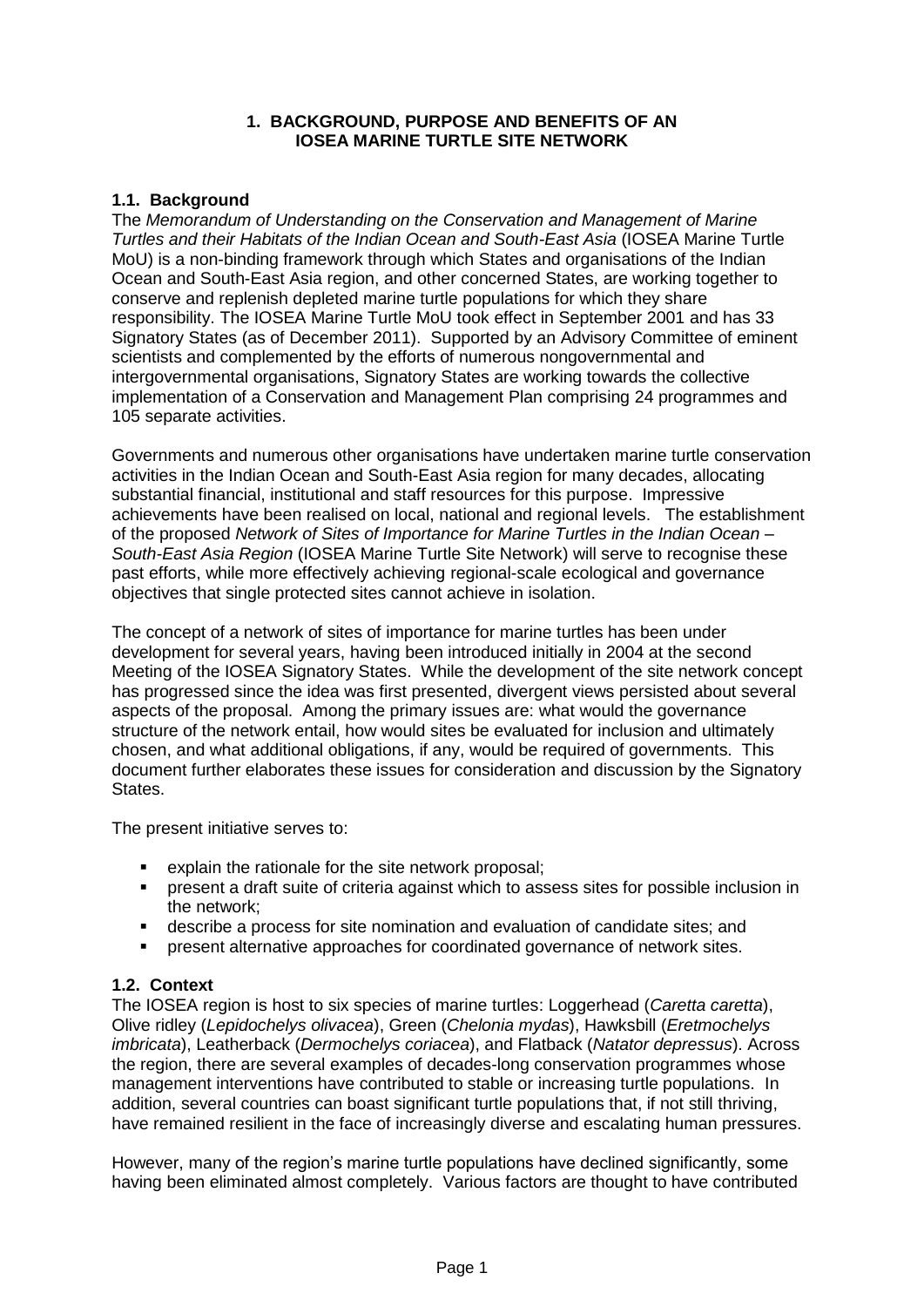to unsustainable turtle mortality, including: widespread and intense exploitation of eggs, meat and shell, fisheries-related mortality (by-catch), destruction and degradation of critical habitats, pollution, climate change, and inappropriate management practices. [Consequently, where marine turtles were once a substantial economic resource in many parts of the IOSEA region, costly management interventions are now required to protect marine turtles and their habitats.]

Marine turtles depend on diverse habitats at different phases of their life cycle, including suitable beaches for nesting and coastal waters for foraging and reproduction. Yet the importance of many of these coastal habitats – critical not only for marine turtles, but for a wide range of species as well as ecosystem services critical for human wellbeing – is often not recognised. Short-term economic interests trump restrictions necessary to ensure longterm sustainability.

A lack of awareness and understanding of the ecological value of these unique habitats may lead governments to permit inappropriate development of areas at the expense of coastal ecosystem integrity, as well as the conservation of marine turtles. In some areas marine turtles and their habitats may be protected on paper, through appropriate national legislation and regulations, yet the implementation of adequate conservation measures on the ground is often lacking. In either case, there are adverse impacts for the coastal communities that rely on the services provided by these ecosystems.

Protecting areas critical for the region's marine turtles will simultaneously yield a range of socio-economic benefits for people. Maintaining coastal water quality, protecting habitat used as nursery grounds for seafood species that support commercial and subsistence fisheries, and generally protecting mangrove and reef habitat in a way that reduces threats from coastal hazards – such as erosion, flooding, and strong wave action – is good for humans as well as turtles.

The overarching goal of the proposed IOSEA Marine Turtle Site Network is thus to:

Achieve long-term protection of nesting beaches, foraging grounds and other areas that are of high regional value for the conservation of marine turtles; to derive unique benefits through the systematic addition of sites that collectively encompass essential ecological properties; and to optimize the use of limited financial and human resources through the coordinated operation of networked sites.

Site networks, a collection of individual protected sites operating cooperatively and synergistically, both ecologically and administratively, can achieve ecological and governance benefits that single protected sites cannot achieve in isolation. These include:

- Optimal use of limited resources for governance. A fully functional network will coordinate available financial, technical and human resources to conduct common training, facilitate exchange of information on best practices, carry out joint research and monitoring, undertake performance evaluation, and encourage adaptive management;
- Enhanced local-to-global scale recognition of the importance of the networked sites, on the strength of a credible selection process. This in turn should catalyse increased support and resources for more effective site-based and regional management;
- Mitigation of adverse socio-economic impacts over a wider geographic scale. Activities incompatible with marine turtle conservation cannot be eliminated entirely, but such activities may be restricted at selected network sites in a way that diffuses adverse impacts across the wider region;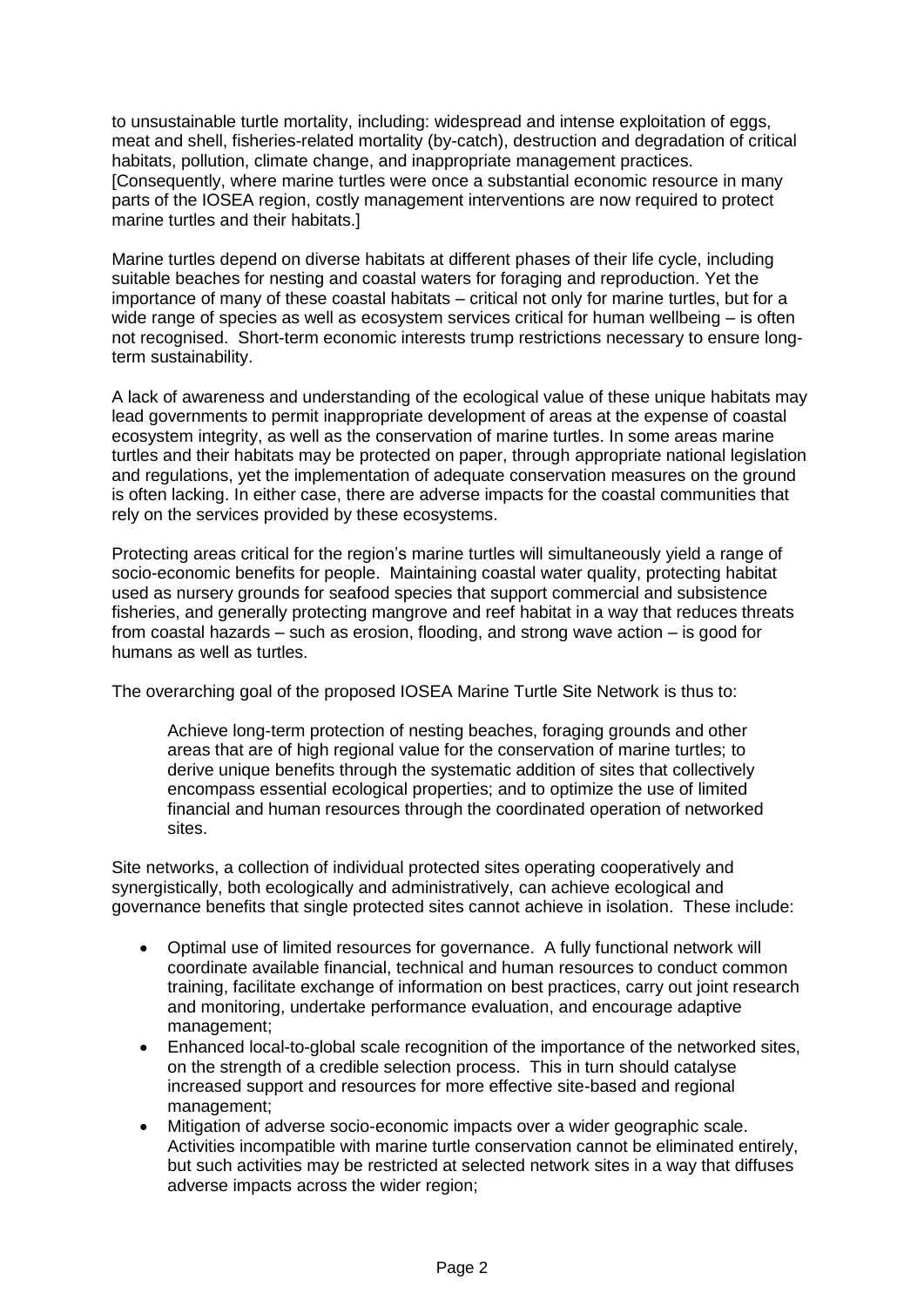- Protection of ecological connectivity between habitats through strategic spacing and shape of sites; and
- Optimisation of regional resistance and resilience of marine turtle habitats to environmental stress. This will be achieved by including and managing sites containing marine turtle habitats necessary for different life cycle phases, by protecting multiple examples of each habitat type, and by including sites that act as refugia to current and predicted stress.

There are many other initiatives and programmes at various levels that provide for the designation and protection of sites of importance for biodiversity in the IOSEA region, including those of The World Heritage Convention, UNESCO's Man and Biosphere Programme, the Ramsar Convention on Wetlands, the Programme for the Red Sea and Gulf of Aden (PERSGA), and the Association of Southeast Asian Nations (ASEAN). These initiatives should be taken into account in designing and implementing the IOSEA Marine Turtle Site Network.

#### **1.3. Objectives**

The objectives for the IOSEA Site Network are founded on the stated objective of the IOSEA Memorandum of Understanding, "to protect, conserve, replenish and recover marine turtles and their habitats, based on the best scientific evidence, taking into account the environmental, socio-economic and cultural characteristics of the signatory States," (IOSEA, 2009a). The proposed IOSEA Site Network is an important adjunct for fulfilling the six objectives of the IOSEA MoU *Conservation and Management Plan* (IOSEA, 2009b).

The objectives of the IOSEA Marine Turtle Site Network are to:

- (i) Provide a regional mechanism to enhance the conservation of sites of importance to marine turtles that might otherwise not be adequately protected, that will attain additional benefits from being in a network irrespective of their current status, and that serve as regional models of effective governance;
- (ii) Derive ecological and governance benefits that are not possible to achieve by managing individual sites in isolation;
- (iii) Contribute, through enhanced regional conservation of marine turtles and their habitats, to more effective maintenance of ecosystem services that support human well-being; and
- (iv) Catalyse opportunities for participatory resource management and community development centred on marine turtles, through network-wide information exchange.

## **2. SITE INFORMATION SHEET**

The completion of a site information sheet is an important prerequisite for the nomination of a site to the network. It provides the justification for site to be included in the network and is the basis upon which the merits of including a site will be evaluated by the IOSEA Advisory Committee. The sheet includes baseline information on the site; describes the current and/or planned management framework; and identifies any resources already committed or foreseen for management of the site.

The exercise of preparing such an assessment will be extremely valuable in and of itself, especially if one has never been conducted previously for the site. In addition to helping identify current constraints and management gaps, it will lend credibility to the site selection process and will help to match potential donors to specific site needs. A well-prepared site information sheet can also be used to assess management progress at regular intervals.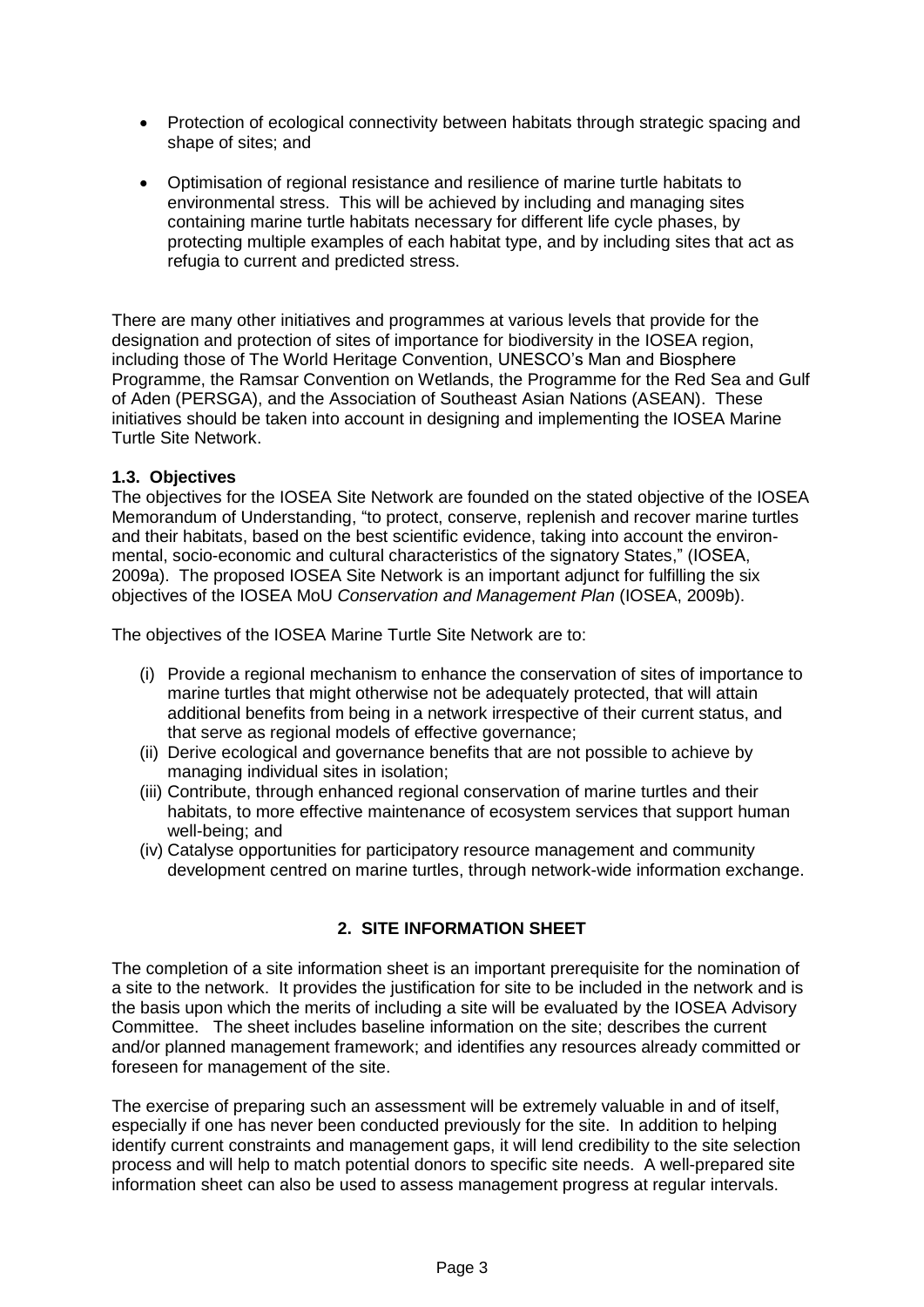All site information sheets will be compiled in a searchable database that will be maintained on the IOSEA website for public viewing, thus providing another vehicle for publicising the importance of the site to the international community.

The outline an *IOSEA Marine Turtle Site Network Information Sheet,* presented below, is adapted from existing site network materials from the Convention on Migratory Species (2007) and the Ramsar Secretariat (2009). In due course, a template will be prepared together with explanatory notes to facilitate the submission and processing of requested information (Appendix 1).

#### **Proposed Contents of the** *IOSEA Marine Turtle Site Network Information Sheet*

- **1. Date of submission**
- **2. Name and address of compiler**
- **3. Country**
- **4. Name of site**
- **5. Geographical coordinates**
- **6. General location**
- **7. Area**
- **8. Physical features of the site**
- **9. Ecological resources**
- **10. Socio-economic value**
- **11. Cultural/traditional importance**
- **12. Jurisdiction**
- **13. Management authority**
- **14. Current protected status and governance framework**
- **15. Land tenure/ownership**
- **16. Current and past land uses and activities within the site**
- **17. Past and current factors adversely affecting the site's overall ecological character, as well as threats to marine turtles and their habitat at the site**
- **18. Conservation and management interventions taken**
- **19. Conservation interventions proposed, but not yet implemented**
- **20. Current / proposed scientific research and monitoring**
- **21. Current / proposed communication, education, and public awareness activities**
- **22. Financial resources available for management of the site and other activities**
- **23. Additional resource needs at the site**
- **24. References**
- **25. Site map**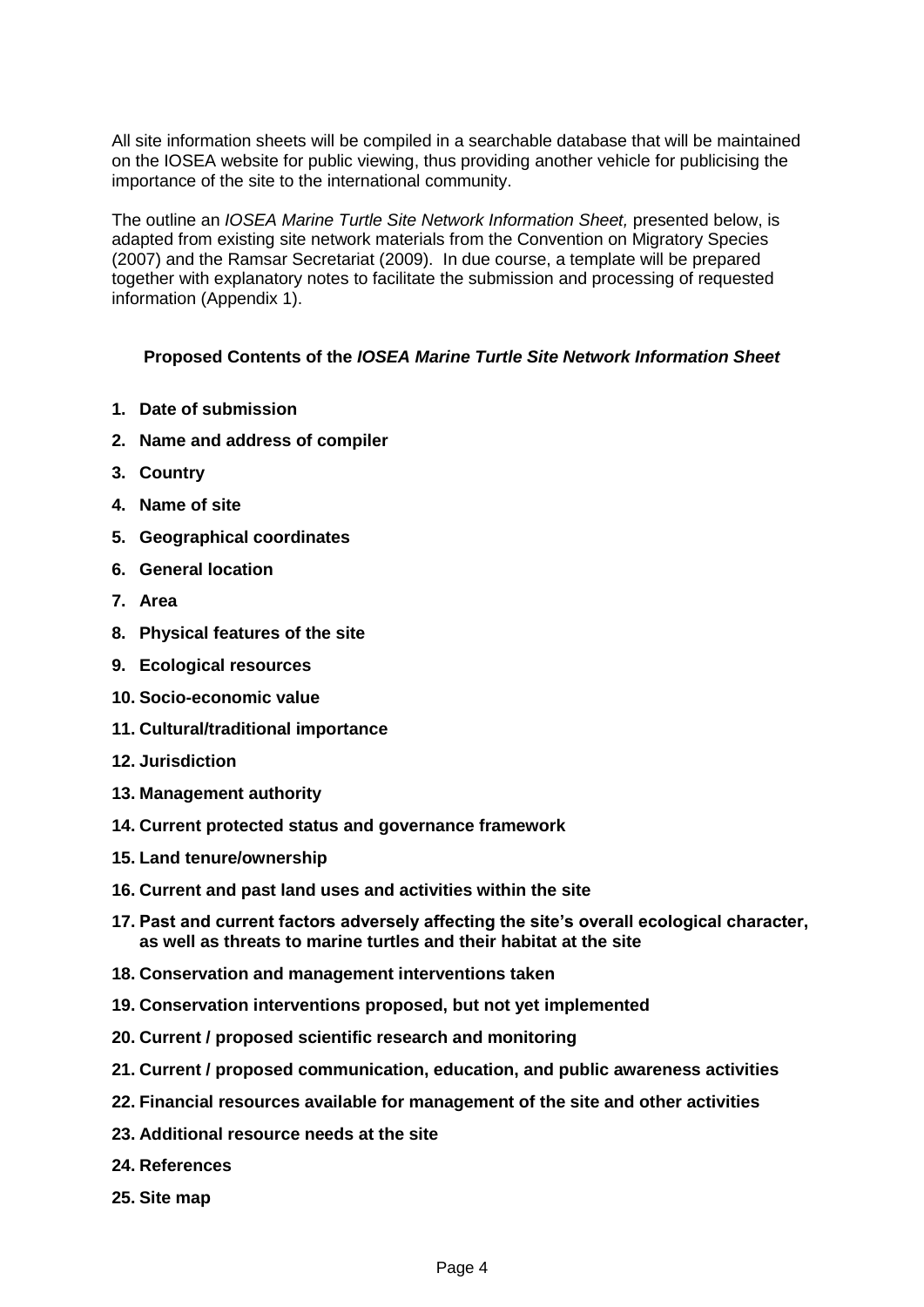#### **3. NOMINATION AND EVALUATION PROCESS**

Government agencies will nominate sites to become part of the IOSEA Marine Turtle Site Network by addressing a covering letter to the IOSEA Secretariat, accompanied by the required Site Information Sheet(s). Appendix 2 contains a template for a covering letter that a Signatory State Focal Point may use for this purpose. Nominations may be submitted to the Secretariat at any time, up to [three] months prior to the Meeting of Signatory States. Interested nongovernmental organizations, academic institutions and the private sector are encouraged to suggest sites for possible formal nomination by governments, and may assist governmental bodies in the preparation of the Site Information Sheet. However, the formal submission must be made a governmental body. In the longer term, it may be useful to encourage a sub-regional approach to both nomination and evaluation, in order to promote interaction among neighbouring countries as well as familiarity with the sites in question.

The IOSEA Advisory Committee will evaluate all site nominations against a suite of criteria, defined in Section 4. The Committee may call upon independent reviewers / local experts to assist in its evaluation, in cases where specialized expertise and knowledge about a particular site is lacking.

Whereas nominations may be submitted at any time, the Advisory Committee will review them only two times per year, for sake of efficiency and to facilitate relative comparisons across sites. These reviews will take place approximately nine months and three months prior to the regular Meeting of IOSEA Signatory States.

The Advisory Committee will comment on the nominations, suggest any necessary amendments or improvements, and make recommendations to the Meeting of IOSEA Signatory States for inclusion or rejection based on the results of their assessment. The Secretariat will circulate the Advisory Committee's recommendations to IOSEA Focal Points no later than [one month] prior to the regular Meeting of the Signatory States.

Each Meeting of the Signatory States will have on its agenda the consideration of any new candidate sites, and will either endorse or reject the inclusion of a given site. When relevant, rejections may be accompanied by specific recommendations about what would be needed for the nomination to be approved.

## **4. CRITERIA TO EVALUATE THE INCLUSION OF SITES IN THE NETWORK**

The suitability of including individual sites in the network will be assessed against a suite of criteria, which will help to assure minimum standards and add credibility to the selection process. This is necessary to ensure that the site network meets its ambitious ecological and socioeconomic objectives, to promote effective governance of individual sites and the network at large, and to secure confidence among the donor community of the likelihood of success of initiatives conducted at individual sites, as well as network-wide activities.

The Site Information Sheet (Appendix 1) provides all the information needed for objective assessment of nominated sites. The IOSEA Advisory Committee will use the criteria to: (i) evaluate nominations of new sites; (ii) re-assess the rationale for continued inclusion of existing sites; and (iii) conduct gap analyses for the overall network to identify priorities for inclusion of additional sites.

The 19 selection criteria are divided into four categories: Network-wide, Ecological/ Biological, Governance-related, Socio-economic/Political. A weighting scheme is use to differentiate the relative importance of the various criteria. The maximum value assigned to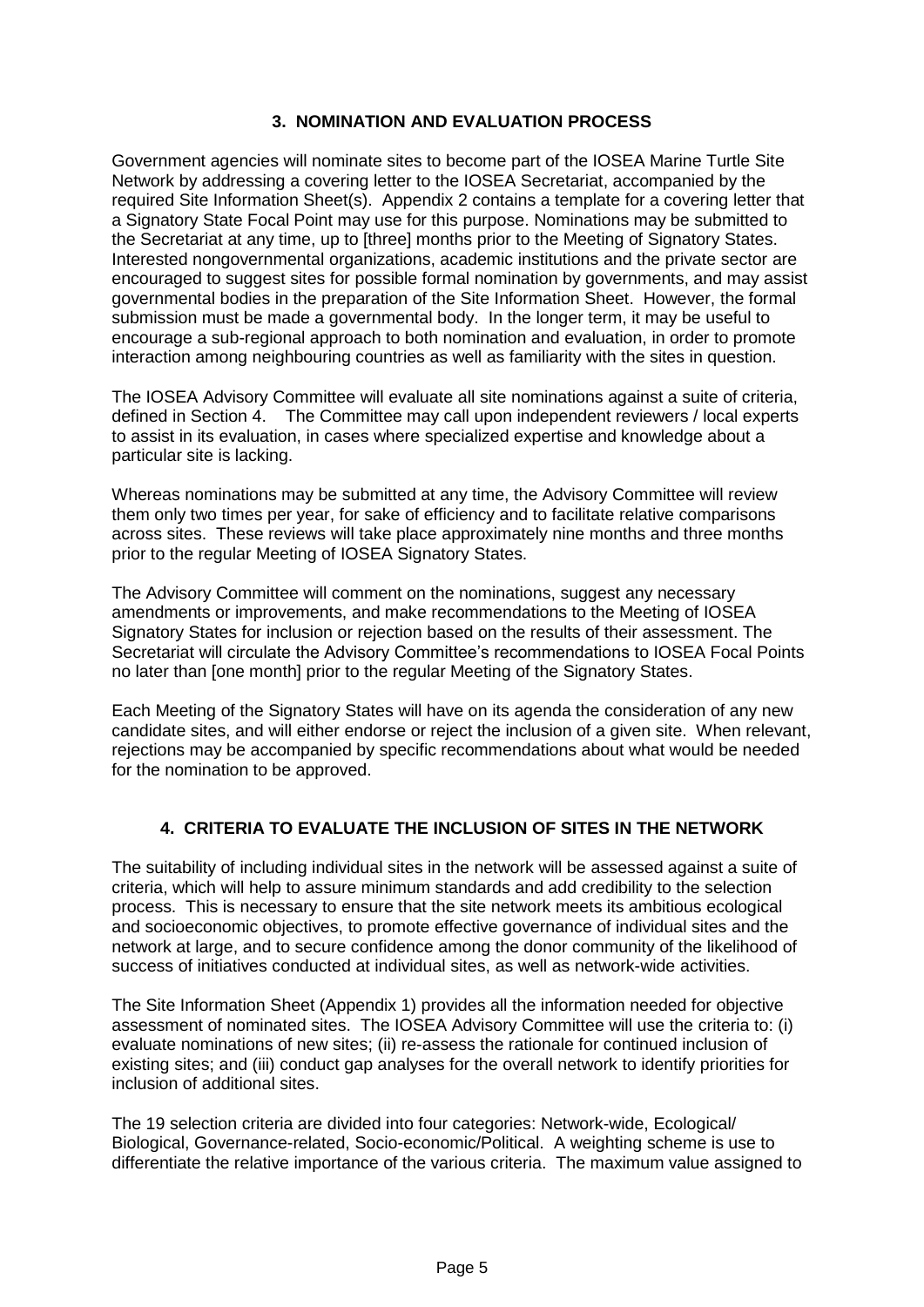each criterion determines its relative importance in the overall rating. Points are awarded against each criterion, up to its maximum value.

For a site to be recommended for inclusion in the network, it must obtain a minimum score against *each* of the four categories, as well as a minimum *total score*. For example, a site must obtain a minimum score of '10' from the three criteria that make up the Network-wide Ecological Criteria category. The site must also achieve a minimum total score of 75.

This design is intended to allow sites that might be deficient in some areas still to be included in the network on the basis of their strengths in other areas, while setting a minimum standard for inclusion. The thresholds are also designed so that both sites with nesting beaches and sites with other habitats would be able to meet minimum thresholds. Table 1 summarizes the maximum attainable values for each of the 19 criteria, and the minimum values needed for each category and the overall total.

Table 1. Criteria used to evaluate sites for inclusion in the IOSEA Marine Turtle Site Network

| <b>Criterion</b>                                                                                                                                                                                                                                                                                                                                                                                                   | <b>Maximum</b><br>Value | <b>Score</b> |
|--------------------------------------------------------------------------------------------------------------------------------------------------------------------------------------------------------------------------------------------------------------------------------------------------------------------------------------------------------------------------------------------------------------------|-------------------------|--------------|
| <b>I. NETWORK-WIDE ECOLOGICAL CRITERIA</b><br>N1. Representativeness and Replication<br>Contribution of the site towards: (i) adequate representation of the full<br>range of habitat diversity required for the maintenance of marine turtle<br>populations and species of the IOSEA region (representativeness),<br>and/or (ii) inclusion of multiple sites containing identical habitat types<br>(replication). | 6                       |              |
| N2. Ecological Connectivity<br>Contribution to the protection of ecological connectivity within the<br>network, considering the site's spacing from other protected sites (sites<br>in the network or protected under other mechanisms), based on<br>information from migration and genetic studies.                                                                                                               | 6                       |              |
| N <sub>3</sub> . Area<br>The area of a site, or combined area of functionally-linked sites,<br>contributes to protecting the area of marine turtle habitat needed to<br>sustain turtle aggregations.                                                                                                                                                                                                               | 8                       |              |
| Minimum Category Value / Subtotal                                                                                                                                                                                                                                                                                                                                                                                  | 10                      |              |
| II. ECOLOGICAL AND BIOLOGICAL CRITERIA<br>EB1. Presence of Critically Important, Rare Marine Turtle Stock or<br><b>Species</b><br>Presence of a marine turtle stock or species that is regionally rare.                                                                                                                                                                                                            | 8                       |              |
| EB2. Species and/or Genetic Stock Richness<br>Regular use of the site by multiple species or stocks of marine turtles.                                                                                                                                                                                                                                                                                             | 8                       |              |
| EB3. Turtle Abundance<br>Regularly supports an aggregation of marine turtles that is considered to<br>be of regional importance.                                                                                                                                                                                                                                                                                   | 8                       |              |
| EB4. Refugia (Resistance and resilience)<br>Includes marine turtle habitat that is resistant or resilient to disturbance                                                                                                                                                                                                                                                                                           | 8                       |              |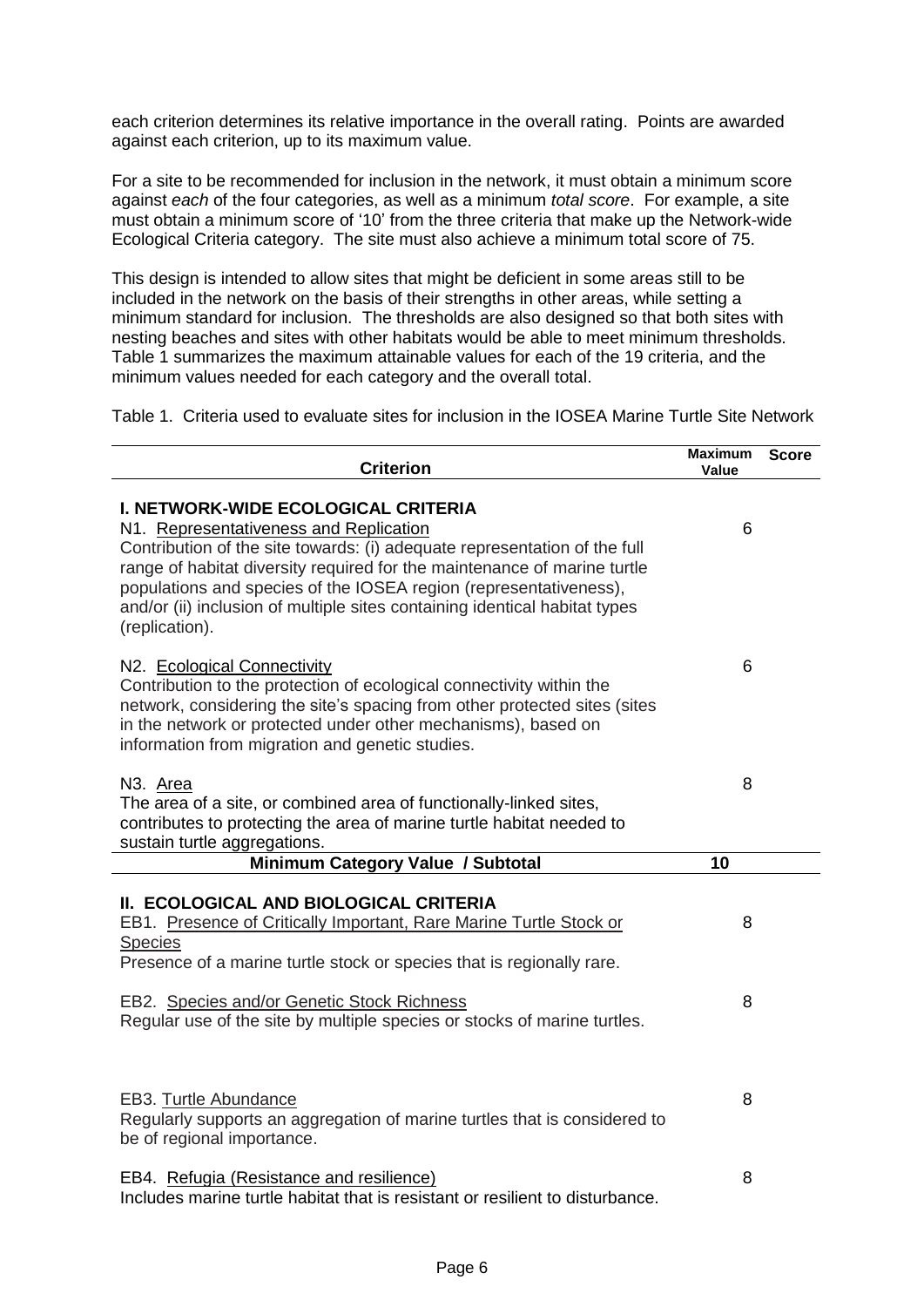| EB6. Degraded, but with Capacity for Rehabilitation<br>A disturbed site that has the capacity to rehabilitate turtle habitat; and<br>actions are currently being taken to rehabilitate the site.                                                                                                                         | 6  |
|--------------------------------------------------------------------------------------------------------------------------------------------------------------------------------------------------------------------------------------------------------------------------------------------------------------------------|----|
| Minimum Category Value / Subtotal                                                                                                                                                                                                                                                                                        | 20 |
|                                                                                                                                                                                                                                                                                                                          |    |
| III. GOVERNANCE CRITERIA<br>G1. Legal Framework<br>The legal framework provides adequate protection of the site and of<br>marine turtle species found at the site.                                                                                                                                                       | 8  |
| G2. Conservation Actions<br>Conservation interventions have been undertaken or are under way to<br>mitigate known threats to marine turtles identified at the site.                                                                                                                                                      | 10 |
| G3. Collaborative Management, Surveillance and Enforcement<br>Availability of immediate (at least short-term) resources for the site to<br>strengthen local stewardship of marine turtle conservation and<br>management measures; and/or provide for adequate surveillance and<br>enforcement of prevailing regulations. | 8  |
| G4. Research and Monitoring Significance<br>The site is currently used to monitor marine turtle abundance, including<br>at index nesting beaches, foraging grounds, and reproductive areas,<br>and/or marine turtle survey data span > 20 years for the site.                                                            | 8  |
| G5. Sustainable Human and Financial Resources<br>Availability of long-term resources (both human and financial) to enable<br>effective governance activities, including monitoring, management<br>interventions, surveillance and enforcement of regulations, and<br>performance evaluation.                             | 8  |
| Minimum Category Value / Subtotal                                                                                                                                                                                                                                                                                        | 20 |
| IV. SOCIO-ECONOMIC AND POLITICAL CRITERIA<br>S1. Cultural and Traditional Importance<br>Contains prehistoric or historic resources of cultural and traditional<br>significance.                                                                                                                                          | 5  |
| S2. Compatible Socio-economic Activities<br>Activities occurring at the site are compatible with the conservation of<br>marine turtles and their habitat.                                                                                                                                                                | 8  |
| S3. Educational Value<br>Opportunities at the site for educational and outreach activities.                                                                                                                                                                                                                              | 6  |
| S4. Existing Recognition and Protection<br>Existing protected status or other national, regional or international<br>recognition for the site's value to marine turtles.                                                                                                                                                 | 6  |
| S5. National Importance<br>Significance of the site in a national context, relative to other marine<br>turtle habitat areas in the country.                                                                                                                                                                              |    |
|                                                                                                                                                                                                                                                                                                                          | 6  |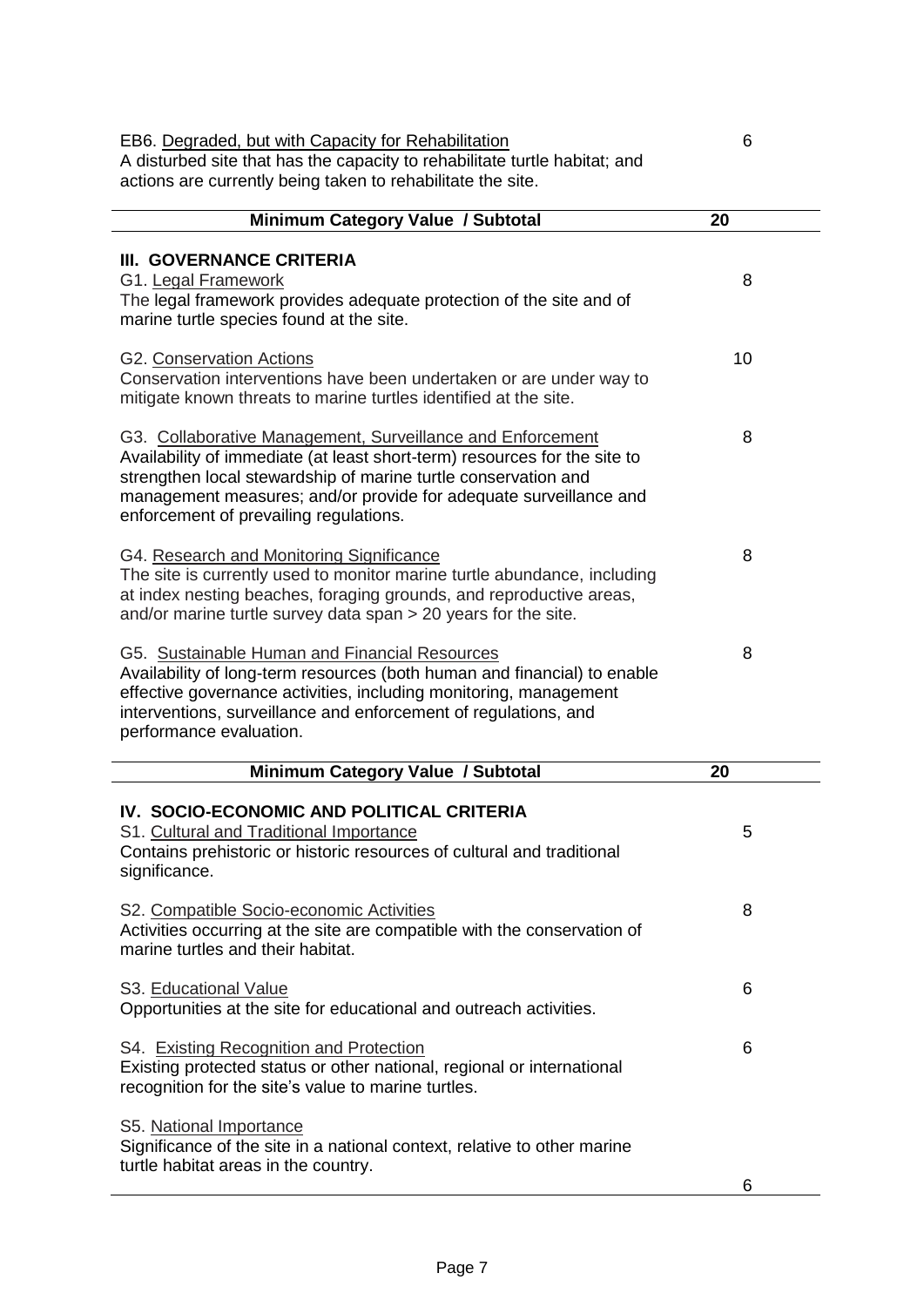| S6. Perceived Additional Benefit                                     | 6  |
|----------------------------------------------------------------------|----|
| Perception of additional conservation benefit that would be achieved |    |
| through the inclusion of the site in the network.                    |    |
| Minimum Category Value / Subtotal                                    | 15 |
|                                                                      |    |
| <b>Total Minimum Score</b>                                           | 75 |

A companion IOSEA Working Paper #2 (IOSEA, September 2011) describes these criteria and the rationale behind them in more detail and defines, for each criterion, a scale that evaluators can use to assess more precisely the merits of a particular submission.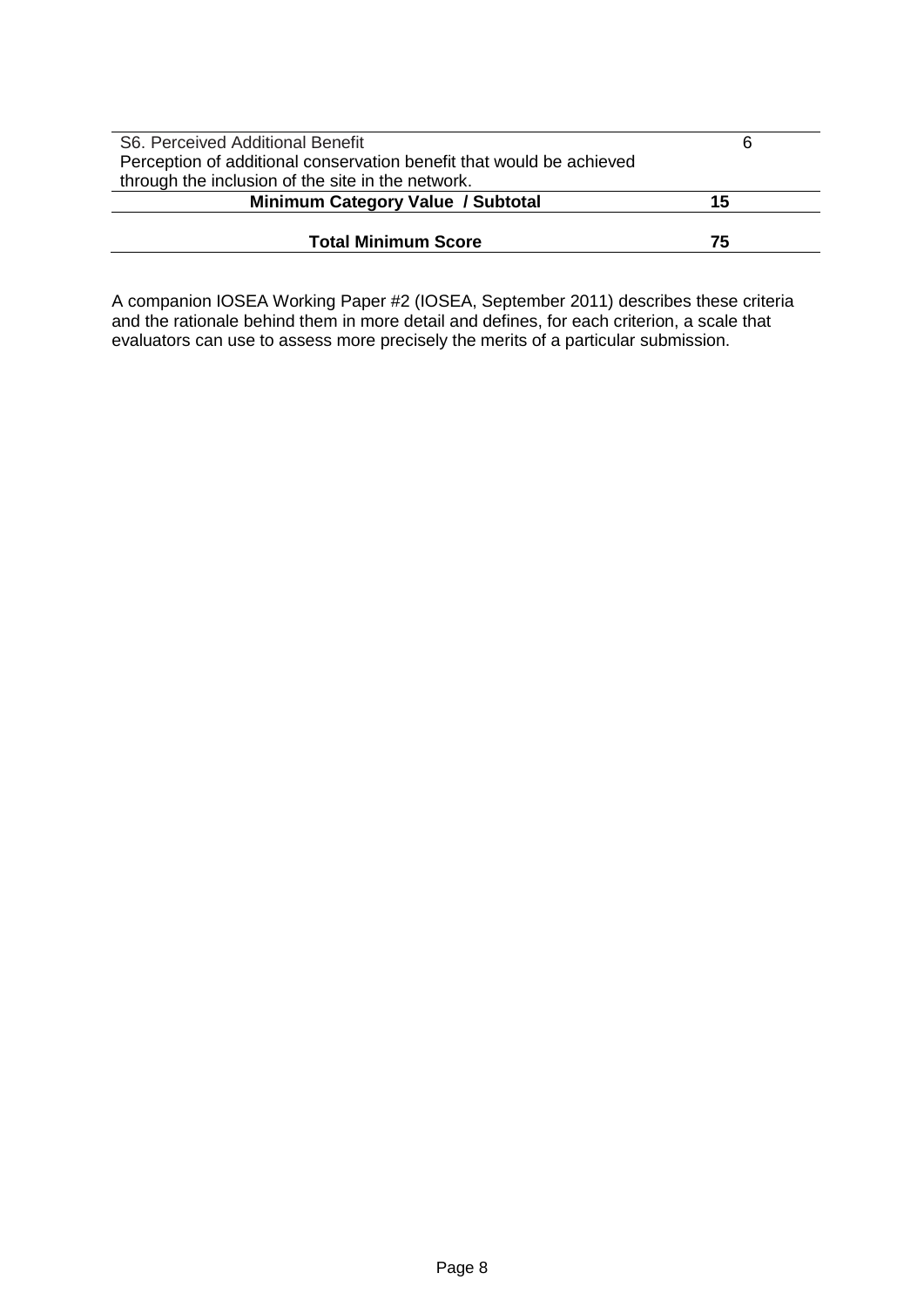## **5. OPTIONS FOR NETWORKING SITES**

There are divergent views within the IOSEA family regarding the operation of the proposed IOSEA Site Network. However, it is generally agreed that adding a site to the IOSEA Site Network should not impose any new binding financial commitments or any new legal obligations on Signatory States. The three models presented below represent a continuum, with implementation measures and network coordination being largely dependent on available financial resources. Different levels of cost are associated with the alternative designs that can be envisaged. Combinations of aspects of the designs presented in these three alternatives are also feasible. Table 2 provides a summary of the continuum of networking activities possible under each of the three Models.

#### **5.1. Model 1**: **Limited or No New Funding Available**

Under this scenario of limited or no new funding, it may be difficult to achieve increased networking of sites. Nonetheless it is expected that regional and international recognition resulting from inclusion of sites in the network will help to raise their profile.

Each site will be inaugurated through a dedication ceremony, including provision of an IOSEA certificate to the Signatory State, and installation of signage identifying the site's inclusion in the IOSEA Marine Turtle Site Network. A dedicated page for each site will be created on the IOSEA website to publicise its main features. Emphasis will be given to identifying, as concretely as possible, the particular resource needs of each site. It is hoped that this increased attention may lead to additional funding that can be made available for conservation and management interventions at the site.

Even in the absence of significant new funding, ties can be developed among network sites – for example by twining pairs or larger numbers of 'sister sites'. These sister sites can begin to coordinate their human, technical and financial resources with the aim of conducting collaborative staff training, outreach, monitoring, and management activities.

In the course of applying for inclusion in the network, a site manager and/or collaborators will have conducted basic field and desk research in order to prepare the IOSEA Site Network Information Sheet (Appendix 1). This will serve as a benchmark against which to measure progress and to guide adaptive management -- with a goal of maintaining and augmenting the long-term site-specific and network-wide values of the site. Analyses of ecological gaps in the network will help to guide its systematic growth, to ensure that it is achieving the desired objectives.

#### **5.2. Model 2: Moderate New Funding Available**

Under this scenario, new funding will be used to increase the networking of all sites through coordinated activities, including financial support to implement formal mechanisms for the coordination and sharing of technical, financial and human resources between subsets of sites in the network. Also under this scenario, new site management plans or improvements of existing plans will be developed for a number of 'model' sites. Available funding will also be used to undertake some prioritized interventions at these sites.

Site management plans will contain the following elements, some of which will have been documented already in the original site network nomination (those identified with an asterisk):

- Executive summary, covering essential issues and key decisions;
- Introduction, defining the purpose of the plan and legal basis for the development of the plan;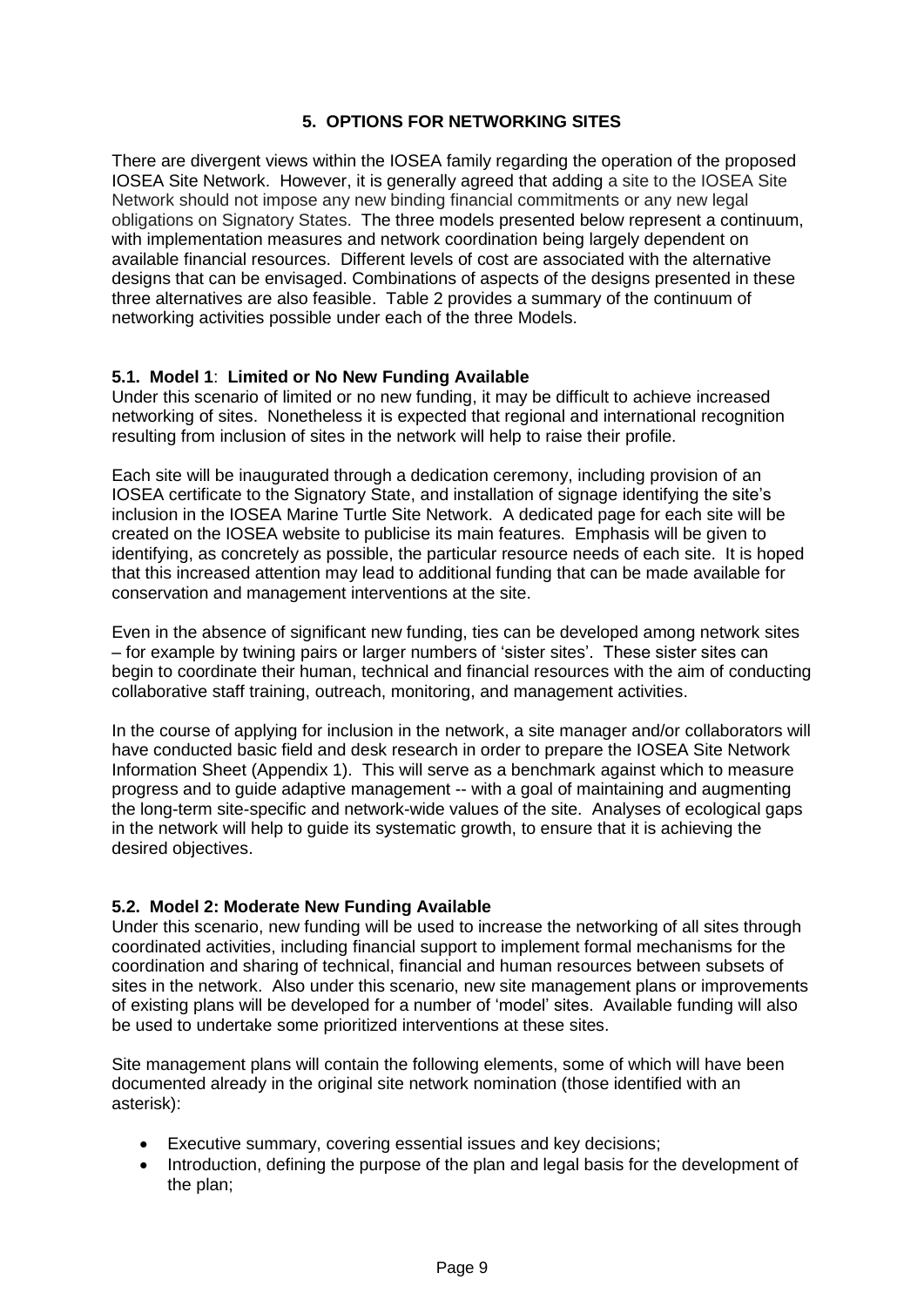- Statement of the goal and objectives for establishment of the protected site, and its inclusion in the site network, categorizing these into short, medium and long-terms;
- Definition of the site's boundaries, and a geographic description of its setting and accessibility\*;
- Baseline inventory descriptions of the site's resources, of relevance to decisions for the site's management \*;
- Description of past and present types and levels of activities and resource uses\*;
- Documentation of past and current threats to the site's resources \*:
- Description of the site's existing legal and management framework \*;
- Securing of appropriate legal status and integration in national planning framework;
- Summary of stakeholder past involvement in the site selection and planning processes and planned continual involvement in implementation of all aspects of the management plan;
- Statement of policies, plans, actions, inter-agency agreements and responsibilities of individual agencies relevant to meeting the objectives of the protected site and to mitigate threats and conflicts;
- Zoning plan, if relevant, and definition of permitted and prohibited activities within each zone;
- Regulations to implement the permitted and prohibited activities;
- Contingency plan for emergencies;
- Sustainable financing plan;
- Establishment of long-term data collection/management system using standardised protocols ;
- Methodology for incorporation of results of monitoring, research, evaluation into planning;
- Negotiation, as appropriate, of agreements to achieve a sustainable level of traditional use of marine turtles through a collaborative management framework, that might also provide for alternative livelihoods;
- Process for the preparation of periodic performance assessment, workplans, and reporting;
- Plan for meeting reporting requirements and other obligations of being a component of the IOSEA Marine Turtle Site Network; and
- An assessment of the financial, human and physical resources required to establish and manage the protected site, including: staffing, equipment and facilities, training, budget, outreach and education, monitoring, research, rehabilitation, conservation interventions to address threats, surveillance and enforcement, performance evaluation and adaptive management.

#### **5.3 Model 3: Substantial New Funding Available**

Under this scenario, significant resources will be available to implement activities at individual sites and network-wide. Ideally, institutional donors will be attracted to make a major investment in the development and operation of the network, by committing substantial resources towards network-wide coordination activities and fundamental sitebased activities, including: infrastructure development, human resource development and capacity-building, conservation interventions, community engagement and information sharing, and networking among sites.

Initial funding will be used to improve network coordination and to implement management plans at selected sites -- including a budget for subsequent infrastructure and human resource development, and activities to address priority threats to marine turtles and their habitats. Depending on the nature of the site and the amount of funding available, the following site-based activities are envisaged: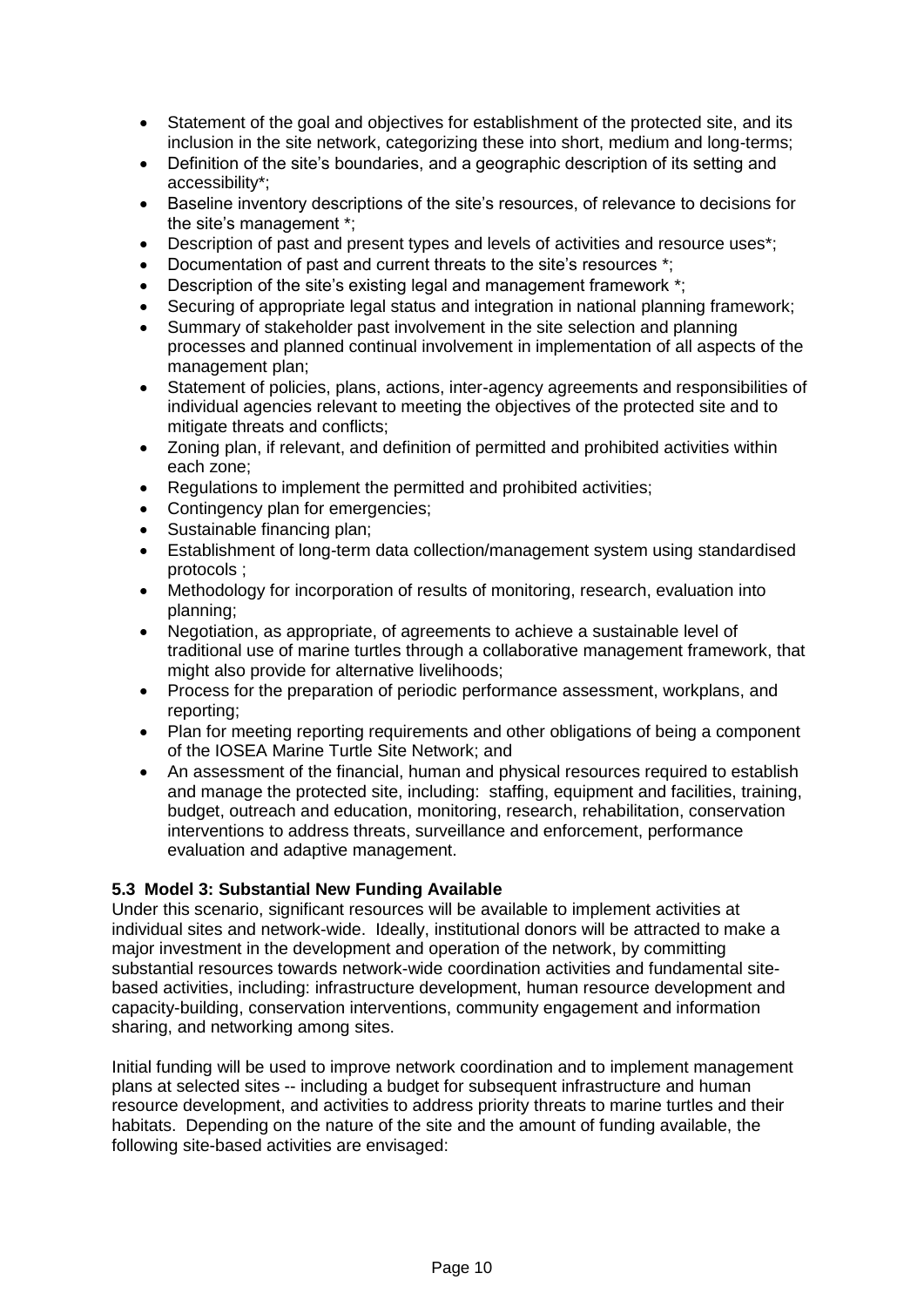#### **Infrastructure development:**

- Construction or upgrading of visitor (information) centre;
- Construction of guard stations, as appropriate;
- Non-expendable equipment procurement and maintenance (e.g. for patrolling on land/sea); and
- Provision of standard beach-management kits (e.g. basic research, monitoring equipment).

#### **Human resource development and capacity-building:**

- Recruitment or (re-)assignment of personnel (manager, guards, community outreach/education/development specialists, researchers etc.);
- Specialised staff training (methodology, team building etc.);
- If eco-tourism activities are desirable, an eco-volunteer programme ;
- Acquisition of standard reference materials: and
- Staff exchanges with other network sites and related institutions.

#### **Conservation interventions:**

- Temporal or spatial restrictions on habitat use, as appropriate;
- *In-situ* nest (i.e. clutch/egg) protection: measures to minimise mortality from all sources and to maximise the production and survival of hatchlings;
- *Ex-situ* nest protection in accordance with defined protocol;
- Habitat restoration/rehabilitation, debris removal etc., as necessary;
- Mitigation of undesirable impacts at or near the site (lighting, vehicles, sand extraction, invasive predators, bycatch etc.);
- Research and long-term monitoring programme (on-site collection of biological and sociological data, genetics, tagging, pollution monitoring etc.); and
- Extraordinary re-introduction programme (e.g. egg exchange between rookeries), when necessary/appropriate, with adequate long-term experimental design and monitoring to measure outcomes (i.e. only as a last resort intervention, to test the efficacy of this approach).

#### **Community engagement and information sharing:**

- Education and awareness programme for defined audiences;
- Collaborative management framework, including incentives to involve local communities in benefit-sharing (e.g. managed eco-tourism, alternative livelihood development etc.);
- Initiatives to enhance community welfare (literacy, health projects etc.);
- Engagement of relevant nongovernmental and intergovernmental organizations;
- Information exchange with other network sites; and
- Sharing of data with national/regional/global databases (e.g. IMapS, OBIS).

#### **Networking with other sites:**

Participate in formal mechanisms for sharing resources with other sites, including training and implementation of standardized monitoring, sharing resources for surveillance and enforcement, and participating in "sister sites" programme.

Network sites targeted for substantial funding will be expected to designate, and preferably undertake to co-finance, a site manager before any disbursement of funds takes place. The site may already be under some form of management, in which case the existing manager could be co-opted to participate in the new framework; otherwise a new manager will need to be appointed for any new site. Disbursement of funds and administrative arrangements may vary from site to site, depending on the prevailing conditions.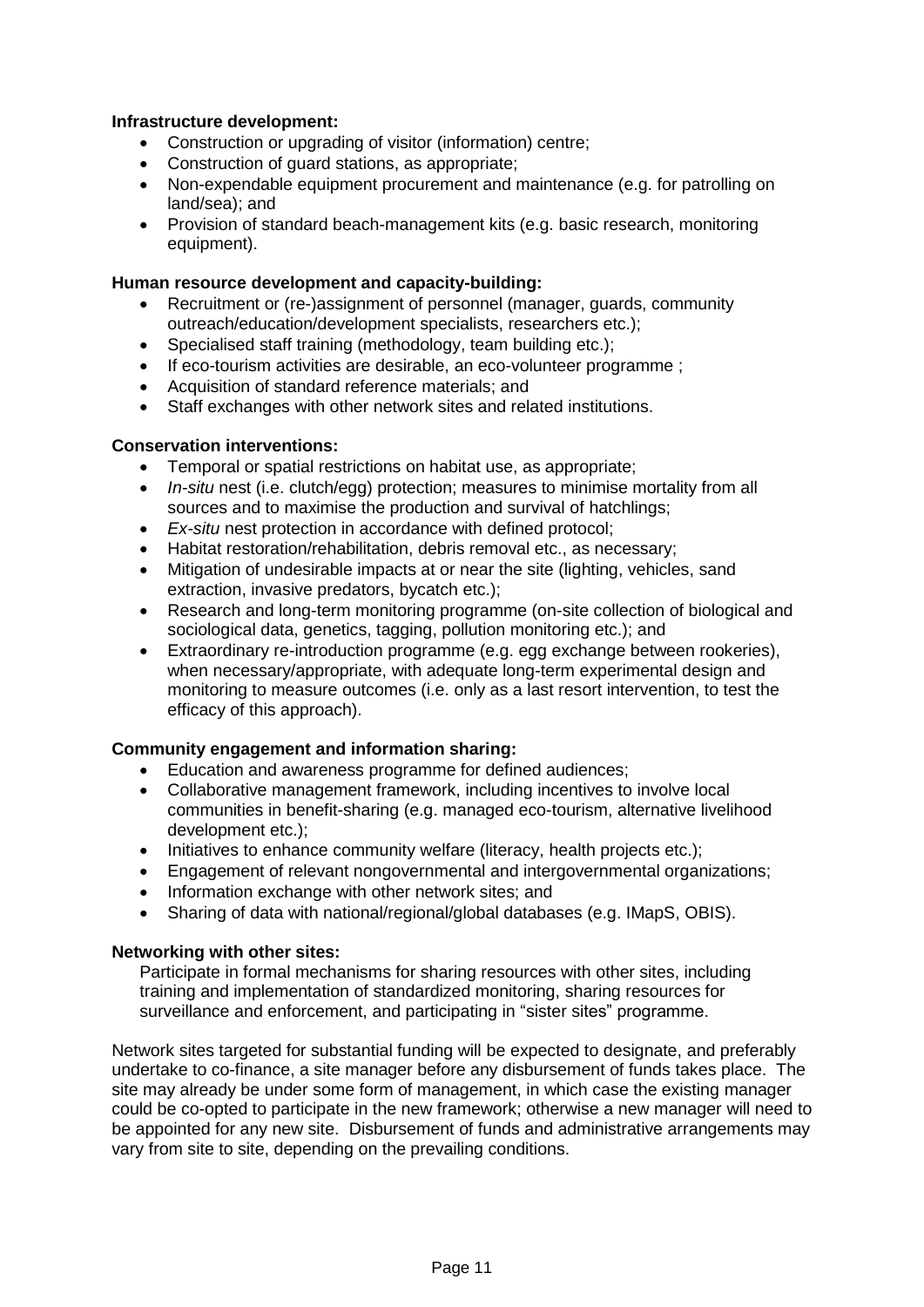Managers at each site in the network will participate in network-wide coordination of governance activities. Each site will also receive educational and technical materials; assistance in implementing a management plan; as well as support for research, monitoring, training, public outreach and educational activities.

Formal arrangements to institutionalize the networking of sites for all sites in the network will be developed and implemented within the funding available -- for instance, to provide for the exchange of information and personnel, and sharing of technical and financial resources for monitoring, surveillance, enforcement, staff training, etc.

| Activity for networking marine           | Model 1 - Nominal       | Model 2 - Moderate      | Model 3 - Substantial   |
|------------------------------------------|-------------------------|-------------------------|-------------------------|
| turtle sites                             | <b>New Funding</b>      | <b>New Funding</b>      | <b>New Funding</b>      |
| Preparation of a Site Network            | X                       | X                       | X                       |
| Information Sheet - providing an         |                         |                         |                         |
| ecological and governance                |                         |                         |                         |
| benchmark for the site                   |                         |                         |                         |
| Issuance of IOSEA certification to       | $\overline{\mathsf{x}}$ | $\overline{\mathsf{x}}$ | $\overline{\mathsf{x}}$ |
| designate inclusion of the site in the   |                         |                         |                         |
| network                                  |                         |                         |                         |
| Design, production and installation of   | X                       | X                       | X                       |
| sigs identifying the site's inclusion in |                         |                         |                         |
| the network                              |                         |                         |                         |
| Site profile page on a newly created     | $\overline{X}$          | $\overline{\mathsf{x}}$ | $\overline{X}$          |
| Site Network section of the IOSEA        |                         |                         |                         |
| website, focusing content to the         |                         |                         |                         |
| donor community                          |                         |                         |                         |
| Creation of 'Sister Sites' mechanisms    | $\overline{X}$          | $\overline{\mathsf{x}}$ | $\overline{\mathsf{x}}$ |
| to promote sharing of financial,         |                         |                         |                         |
| technical and human resources            |                         |                         |                         |
| New or improved site management          |                         | Χ                       | X                       |
| plans developed for a number of          |                         |                         |                         |
| 'model' network sites                    |                         |                         |                         |
| Establishment of ad hoc mechanisms       |                         | $\overline{\mathsf{x}}$ | $\overline{X}$          |
| for coordination and sharing of          |                         |                         |                         |
| technical, financial and human           |                         |                         |                         |
| resources (limited in scope)             |                         |                         |                         |
| Funding allocated for prioritized        |                         | $\overline{\mathsf{x}}$ | $\overline{\mathsf{x}}$ |
| interventions at 'model' network sites   |                         |                         |                         |
| Establishment of more substantial        |                         |                         | $\overline{\mathsf{x}}$ |
| mechanisms for network-wide              |                         |                         |                         |
| coordination and sharing of technical,   |                         |                         |                         |
| financial and human resources            |                         |                         |                         |
| Dedicated site managers appointed        |                         |                         | $\overline{X}$          |
| at selected sites to help implement      |                         |                         |                         |
| coordinated network activities           |                         |                         |                         |
| Regional educational and technical       |                         |                         | $\overline{\mathsf{x}}$ |
| materials prepared / distributed         |                         |                         |                         |
| Networked sites receive technical,       |                         |                         | $\overline{\mathsf{x}}$ |
| financial and human resource             |                         |                         |                         |
| assistance in implementing site          |                         |                         |                         |
| management plans                         |                         |                         |                         |
| Substantial and well-cordinated site-    |                         |                         | X                       |
| based activities are implemented         |                         |                         |                         |
| across the network                       |                         |                         |                         |

Table 2. Potential activities for coordination and integration of sites under each of three scenarios for the IOSEA marine turtle site network.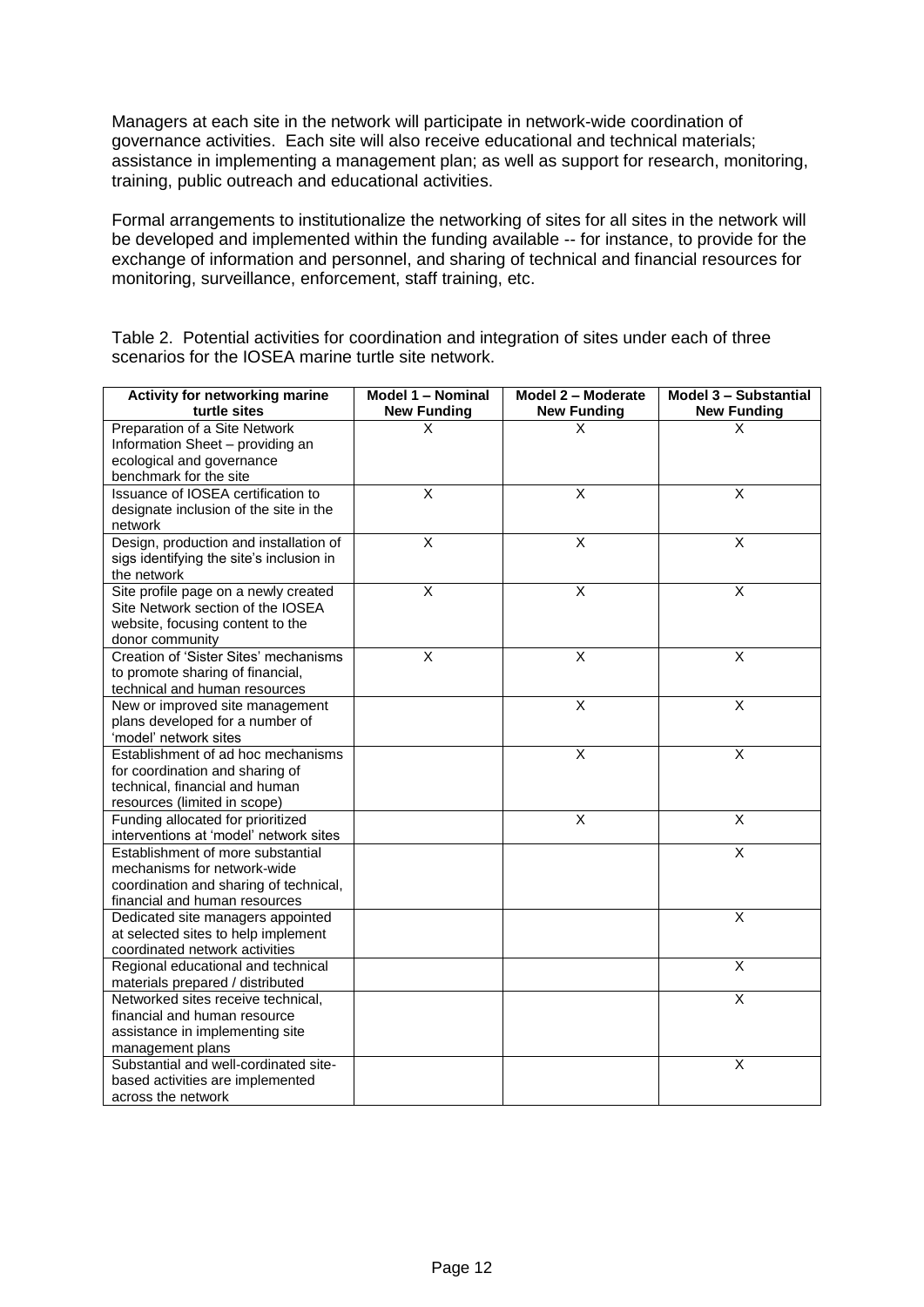## **5.4 Roles of the Signatory States, Advisory Committee and Secretariat**

The respective roles of the Signatory States, Advisory Committee and Secretariat need to be elaborated in more detail, however the functional responsibilities may be summarised as follows:

Signatory States (individually, unless otherwise noted):

- Develop proposals for site nominations (i.e. prepare Site Nomination Sheets), in consultation with other interested partners.
- **Formally submit the site nominations to the Secretariat.**
- Collectively decide whether or not to accept sites for inclusion in the network, taking into account recommendations made by the Advisory Committee.
- Make arrangements for the inauguration of newly listed sites, in collaboration with the Secretariat.
- Examine the potential for twinning with other sites, with a view to enhancing coordination and cost-effectiveness of conservation efforts.
- Consider the need and possibility to enhance the protection status of listed sites.
- Consider the possibility of increasing the funding available for the development of site management plans, as well as conservation interventions and research activities, at selected sites.
- Keep under review the operation of the site network, and consider proposals for further improvement.

Advisory Committee:

- Review and evaluate proposals for site nominations against the agreed selection criteria; suggest necessary amendments/improvements; and recommend acceptance or rejection of site nominations by the Meeting of Signatory States.
- Within the framework of the IOSEA Technical Support / Capacity-building programme, offer expert advice/technical support (e.g. at selected sites) upon request of Signatory States.
- Make recommendations for improving the operation of the site network.

Secretariat:

- **ISSUE IOSEA certification for newly listed sites and cooperate with Signatory States in** inauguration activities.
- Develop and maintain a dedicated section of the IOSEA Website to publicise listed sites, including mention of additional resource needs.
- **Encourage interested partners to suggest additional sites for inclusion in the network.**
- Work with the Advisory Committee to develop technical/training materials suitable for use at network sites.
- Seek additional funding for implementation of activities at individual sites as well as network-wide interventions.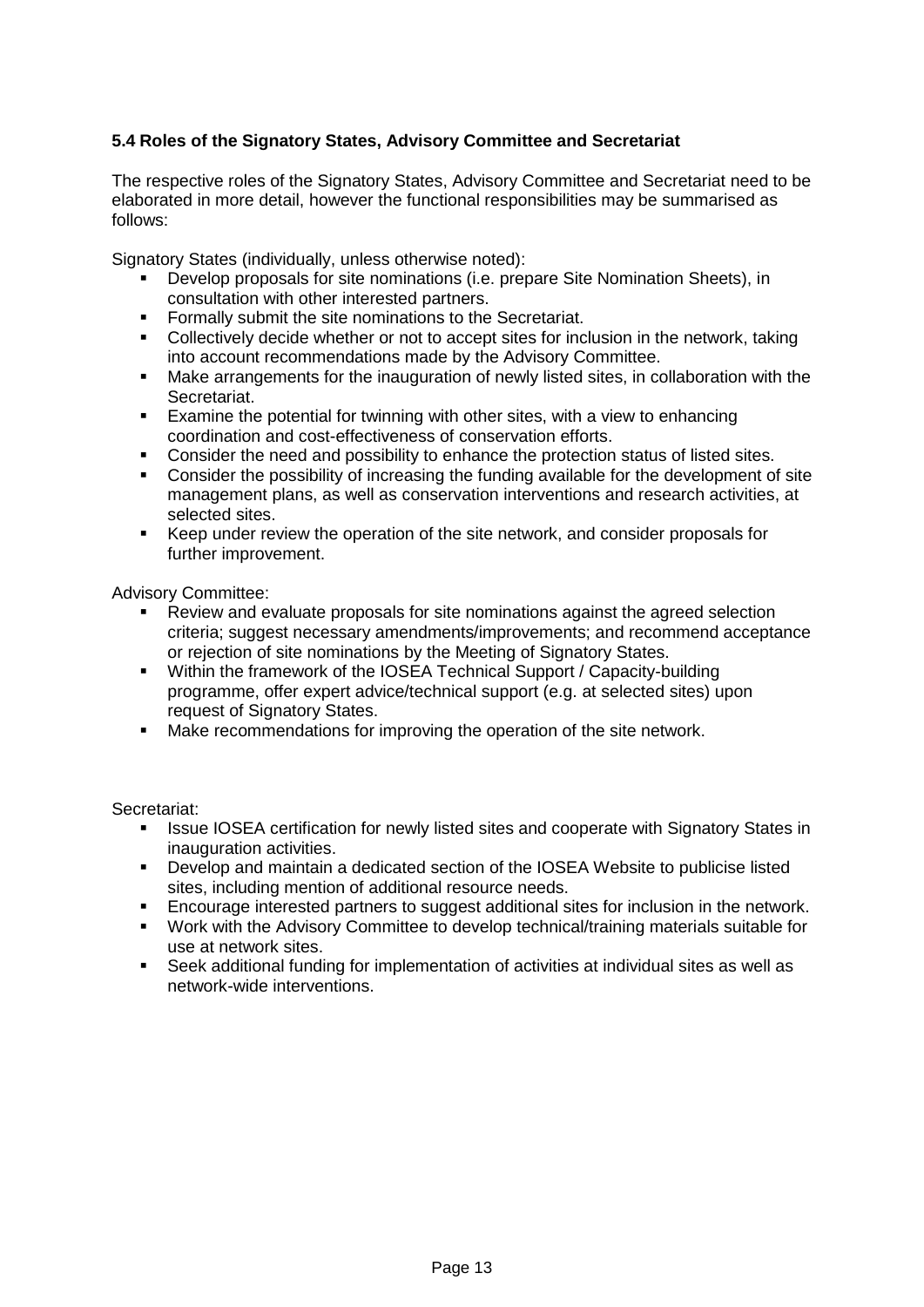#### **6. NEXT STEPS**

This section briefly describes possible preparatory activities to occur in advance of the launch of the proposed IOSEA Marine Turtle Site Network, and components of the site network, for consideration by IOSEA Signatory States.

#### **6.1. Preliminary Activities**

IOSEA Signatory States will be invited to submit proposals of candidate sites from which initially up to [ten] sites will be selected. The reason for initially limiting the number of sites included in the network is so that efforts are focused on establishing effective demonstration sites that can serve as models elsewhere. Through their national governments, NGOs (including environmental groups, academic institutions and the private sector) will be welcome to suggest possible sites for formal nomination by IOSEA Signatory States, and to assist in the preparation of relevant documentation.

Although the process of identifying appropriate sites for nomination should be rigorous, country-driven and involve a wide range of stakeholders, one may make use of reviews already undertaken in other fora to begin to draw up master lists of candidate sites, for preliminary consideration. A number of sources are readily available for consultation, and have been used to produce an indicative list of sites (Appendix 3). The indicative list has not been screened against the provisional suite of criteria presented in this document. It is merely a compilation of findings from other reviews to identify some areas of importance for marine turtles. The six IUCN Protected Area Categories, familiar to most protected area managers, may be of value in categorizing the sites that are eventually selected to form the network.

#### **6.2. Criteria Validation**

It will be constructive to include a continuum of sites in a validation exercise to assess the provisional suite of criteria, as well as the definitions and assigned weights. The criteria can be tested to confirm whether they meet best professional judgement for a range of sites: from those considered not belong in the network, to those that are understood to be of highest ecological importance and clearly warranting inclusion (e.g., relatively least-disturbed reference sites).

#### **6.3. Gap Analysis**

There is a need to conduct national and regional-level gap analyses to establish national and regional priorities for the nomination of new sites for the network. The suite of criteria as well as overarching goal and objectives, provide a framework against which to identify gaps in the site network.

#### **6.4. Sustainable Financing**

IOSEA Signatory States and the Secretariat should seek up to five years of funding to support the initial formation of the site network, after which time the sites would be expected to be self-sufficient or maintained through direct government and other funding. Capital outlays would be expected to be highest in Years 1 and 2, and substantially less in Years 3- 5, to cover ongoing operational costs.

Funding needs at site level will differ from site to site, and country to country, depending on local circumstances. In some countries, a site may already have protected status and conservation programmes and infrastructure in place, and will require funding only to meet incremental improvements. In other countries, a site may be designated that has never before benefited from protection, thus requiring substantial investment.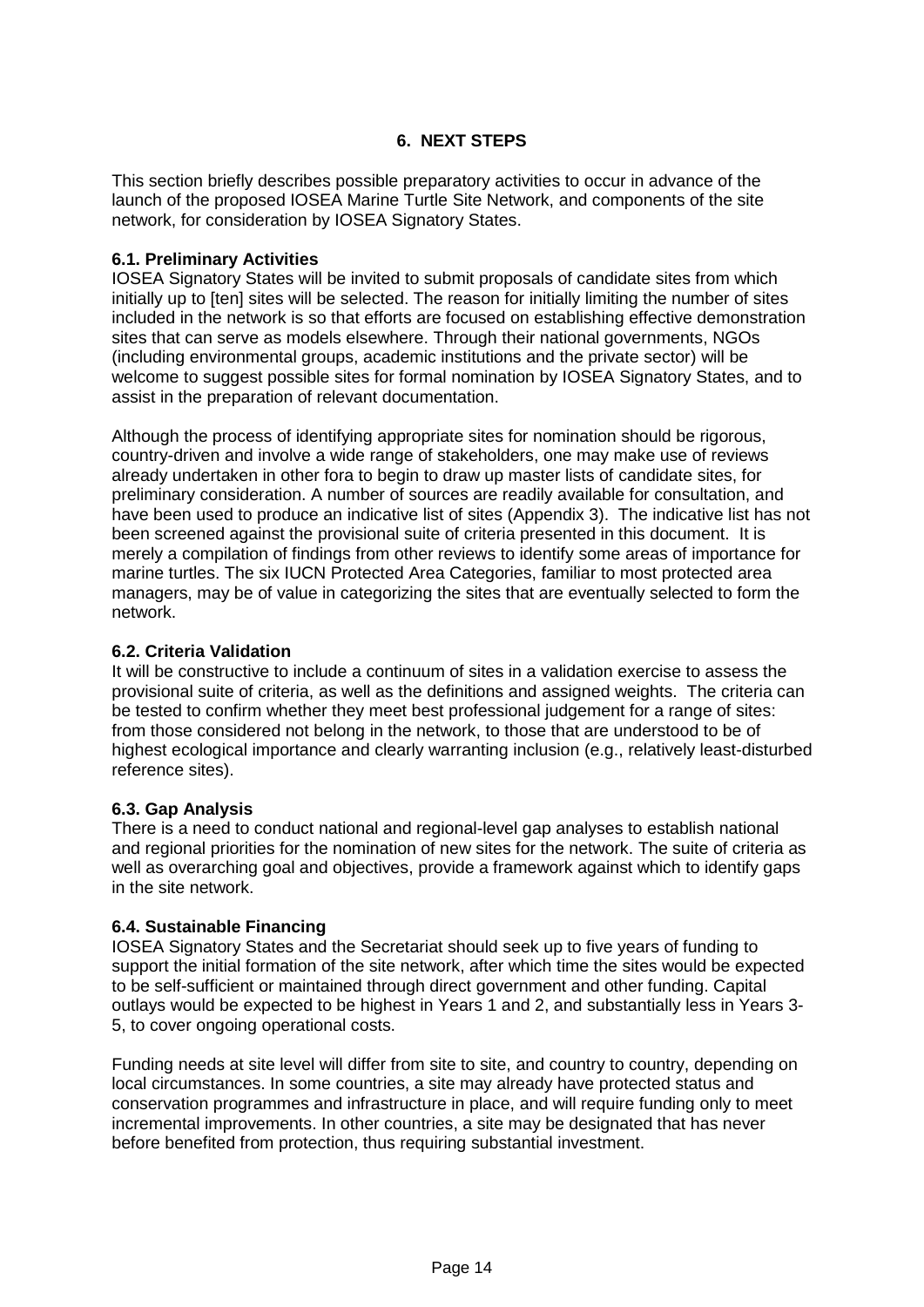Conceptually, there are at least two ways of presenting the site network proposal to interested donors:

(1) The proposal could be offered as a complete package to a major donor that is able to provide sufficient funding to cover the network development and coordination costs, as well as the operating costs of a certain number of sites (backed by matching funds, as necessary). Administration and disbursement of funds would be handled centrally, so that the donor would need to have only one point of reference. This approach may be attractive to donors that would like to support interventions in multiple countries, without necessarily having to administer the project funding through separate arrangements.

(2) Alternatively, multiple donors may be interested in and/or may have the means only to support activities in individual sites or countries, or certain aspects of implementation at particular sites. In this case, donors may prefer to deal directly with the site management, and each site will be responsible for the administration of funds received. To assure that funds are still available to cover the basic network development and coordination costs, a certain percentage of the site's budget should be allocated to the coordinating body. In this way, individual sites can participate in and receive support from the network, while paying their fair share of the associated development and coordination costs.

These two approaches are not mutually exclusive, and the network could embrace both of them simultaneously. To complement the funds provided by major external donors, several sources of matching funds are envisaged:

- (1) Voluntary contributions from interested governments, towards the overall operation of the site network (not necessarily linked to a particular site);
- (2) Financial and in-kind contributions from a site's host country; and
- (3) Financial and/or in-kind contributions from interested non-governmental organizations (particularly those already working in the area or at the site), private sector, academic and research institutions, and communities adjacent to the site.

#### **6.5. Performance Assessment and Adaptive Management**

Once the site network is operational, the effectiveness of management interventions can be monitored employing a modified version of a tool for "Reporting Progress at Protected Area Sites" (Stolton, 2007). Performance assessments for the network and for individual sites should be conducted according to an established schedule and methodology. Monitoring data and other information from network sites should be shared and compiled to enable periodic evaluation of the efficacy of conservation interventions and to guide adaptive management.

#### **7. REFERENCES**

- Convention on Migratory Species. 2007. *Western/Central Asian Site Network for the Siberian Crane and other Waterbirds*. *Guidelines to Prepare Site Nomination Documentation*. Convention on Migratory Species Secretariat, Bonn, Germany.
- IOSEA. 2005. *Network of Sites of Importance for Marine Turtles*. *Draft Proposal for the establishment of a network of sites of importance for marine turtles and associated communities of the Indian Ocean – South-East Asian (IOSEA) region*. MT-IOSEA/SS.3/Doc. 8.1. Third Meeting of the Signatory States, 29-31 March, 2005, Bangkok. Indian Ocean – South-East Asian Marine Turtle Memorandum of Understanding, Bangkok.
- IOSEA. 2009a. *Memorandum of Understanding on the Conservation and Management of Marine Turtles and their Habitats of the Indian Ocean and South-East Asia*. Concluded under the auspices of the Convention on the Conservation of Migratory Species of Wild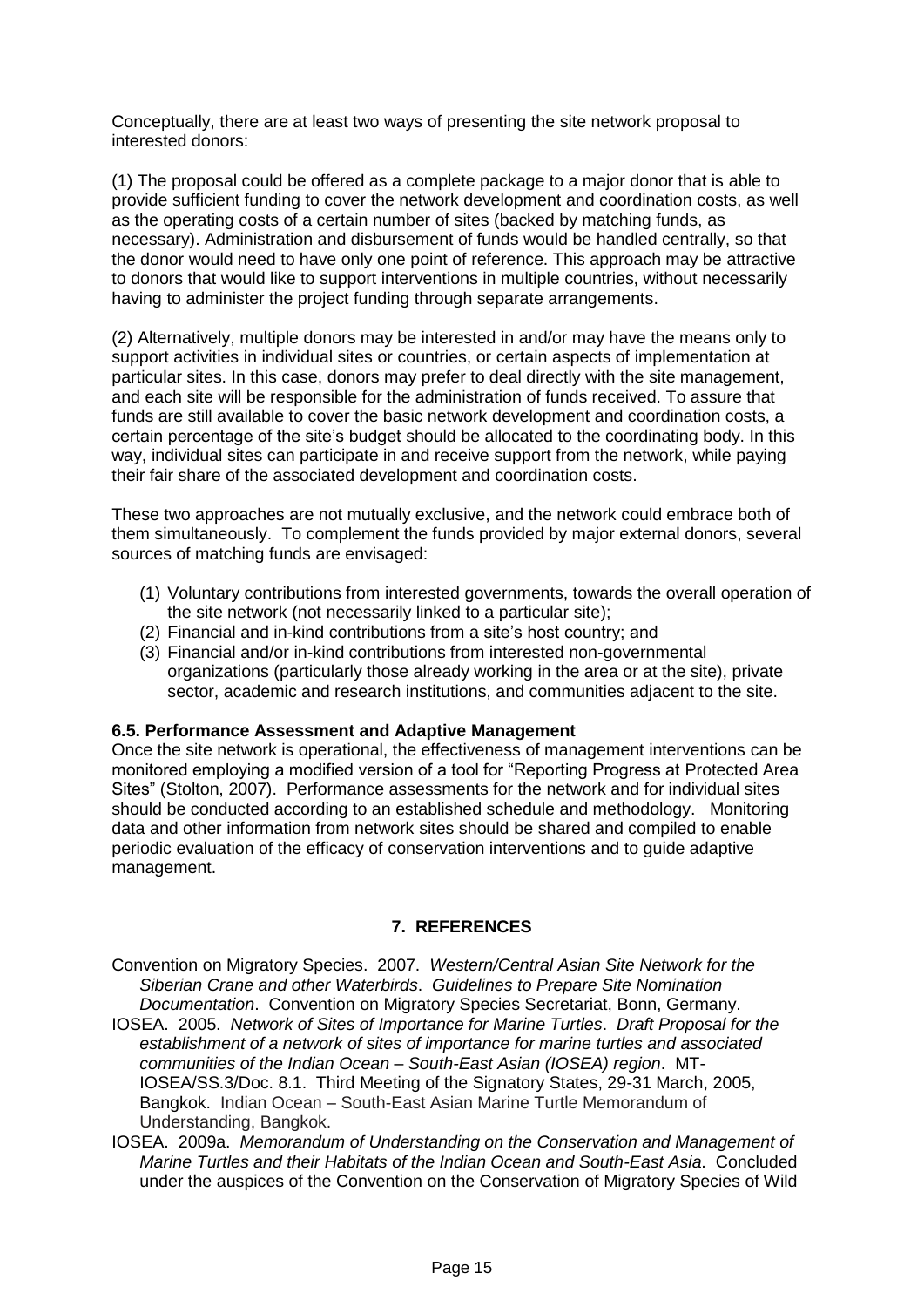Animals, Manila, 23 June 2001, as amended 1 March 2009. Indian Ocean – South-East Asian Marine Turtle Memorandum of Understanding, Bangkok.

- IOSEA. 2009b. *Conservation and Management Plan*. Indian Ocean South-East Asian Marine Turtle Memorandum of Understanding, Bangkok.
- IOSEA. 2010. Provisional Criteria for the Evaluation of Sites Nominated for Inclusion in the Network of Sites of Importance for Marine Turtles in the Indian Ocean – South-East Asia Region. Working Paper #2. Version 24 October 2010. Secretariat of the Indian Ocean – South-East Asia Marine Turtle Memorandum of Understanding, Bangkok.
- IUCN. 1994. *Guidelines for Protected Areas Management Categories*. International Union for the Conservation of Nature, Gland, Switzerland.
- Ramsar Secretariat. 2009. *Information Sheet on Ramsar Wetlands*. Secretariat of the Convention on Wetlands of International Importance, Gland, Switzerland.
- Stolton S, Hockings, M, Dudley, N, MacKinnon, K, Whitten, T and Leverington, F. 2007. *Reporting Progress in Protected Areas A Site-Level Management Effectiveness Tracking Tool: second edition*. World Bank/WWF Forest Alliance. WWF, Gland, Switzerland.

#### **8. APPENDICES**

**Appendix 1.** [DRAFT] IOSEA Marine Turtle Site Network Information Sheet - Template

- **Appendix 2.** Generic Nomination Letter
- **Appendix 3.** Indicative List of Potential Network Sites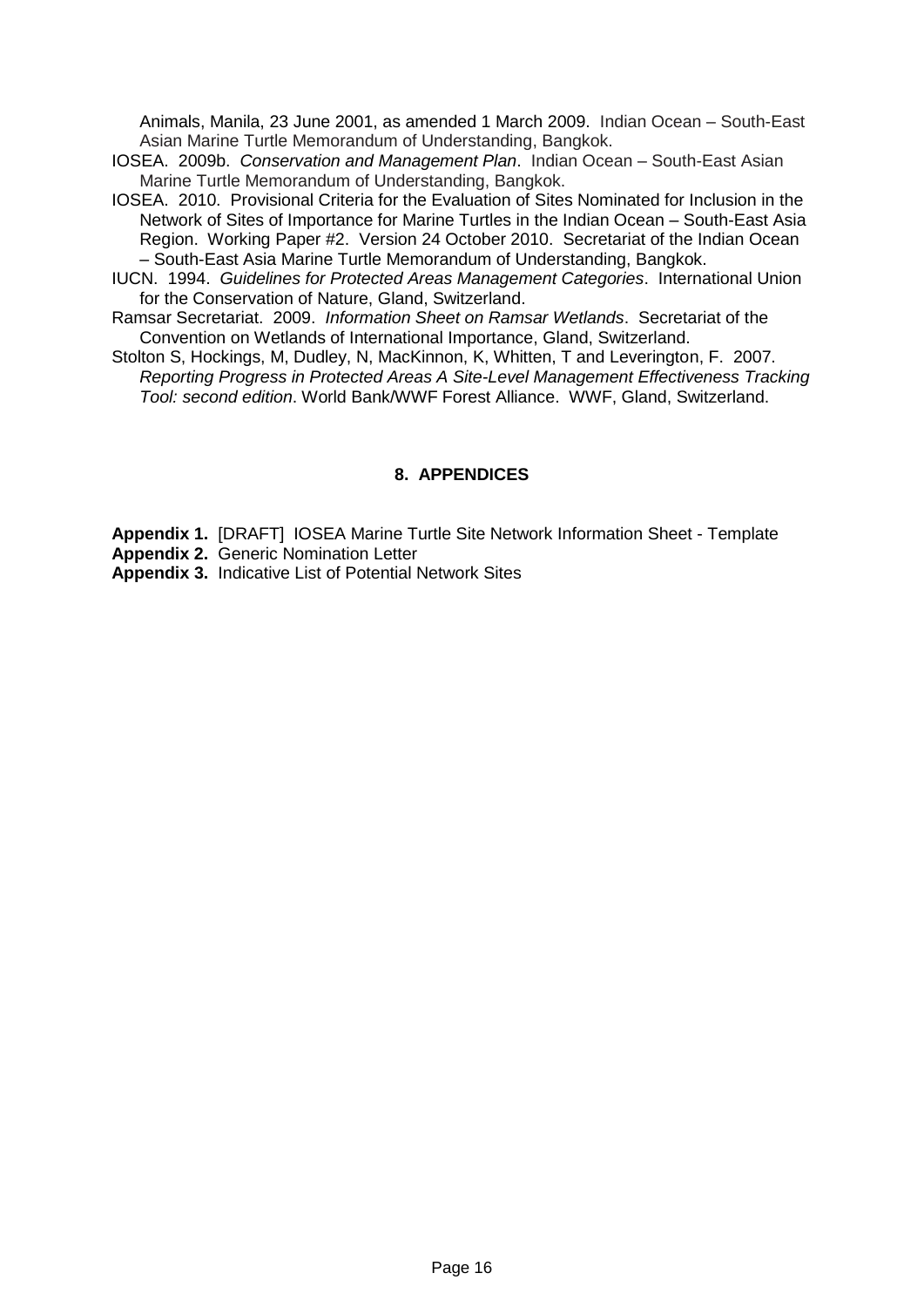## **APPENDIX 1. [DRAFT] IOSEA Marine Turtle Site Network Information Sheet**

*The following text will be reformatted as a template, including text boxes and explanatory notes, to make the information easier to fill in and process.* 

- **1. Date of submission:** The date on which the Site Information Sheet was completed.
- **2. Name and address of compiler:** Name and contact information for the person or people who prepared this information sheet.
- **3. Country:** The name of the country in which the site is located.
- **4. Name of site:** The name of the site (alternative names should be given in brackets).
- **5. Geographical coordinates:** The geographical coordinates (latitude and longitude) of the approximate centre of the site, expressed in 'decimal degrees' or 'degrees, minutes, and seconds'. If the site consists of two or more discrete units, the coordinates of the centres of each of these units should be given.
- **6. General location:** A description of the general location of the site. This should include the site's distance (in a straight line) and compass bearing from the nearest "provincial", "district" or other significant administrative centre, town or city. The population of the listed centre and its administrative region should also be stated.
- **7. Area:** The approximate area of the site to be included in the network (in hectares or square kilometers).
- **8. Physical features of the site:** A short description of the principal physical characteristics of the site, including the marine turtle habitat types occurring at the site**.**  List the ecosystem types included in the site (nesting beach, foraging habitat, reproductive habitat, migratory habitat) and the approximate area in hectares (or  $km<sup>2</sup>$ ) of each habitat type included.
- **9. Ecological resources:** A short description of the ecological resources contained in the site, including noteworthy biodiversity (from ecosystem types to genetic stocks of populations).
- **10. Socio-economic value:** A short description of the principal social values of the site (e.g., tourism, outdoor recreation, education and scientific research, agricultural production, grazing, water supply, fisheries production). Whenever possible, indicate which of these values are consistent with the maintenance of natural functional processes and ecological character, and which values are derived from non-sustainable exploitation or which result in detrimental ecological changes. Also, assess the future socio-economic potential of the site.
- **11. Cultural/traditional importance**: Describe cultural values (e.g., historical associations and religious significance). Describe the relative national cultural/traditional importance of the site.
- **12. Jurisdiction:** The name of the government authority with: (a) territorial jurisdiction over the site, e.g. state, region or municipality etc.; and the name of the authority with (b) functional jurisdiction for conservation purposes, e.g., Department of Environment, Department of Fisheries, etc.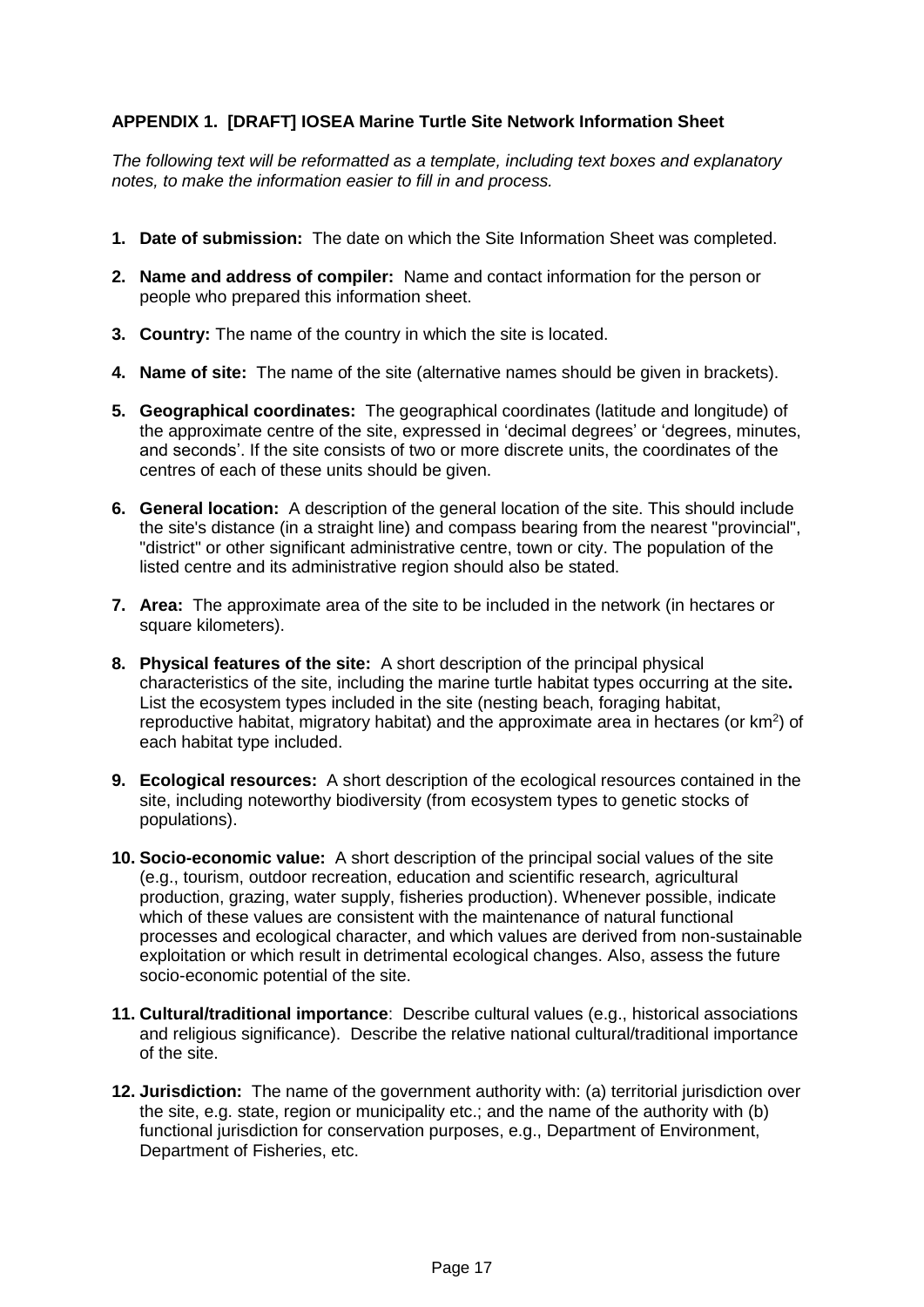- **13. Management authority:** The name, address and contact details of the body responsible for the direct local conservation and management of the site.
- **14. Current protected status and governance framework:** Mention any nationally relevant protected area status, international conservation designations and, in the case of transboundary sites, bilateral or multilateral conservation measures which pertain to all or part of the site. If a protected area or reserve has been established, give the date of its establishment and size. If only a part of the site is included within a protected area, the area of marine turtle habitat that is protected should be noted. International designations may include sites listed under the World Heritage Convention, Man and Biosphere Reserve Network, other site conservation networks, etc. If appropriate, list the IUCN (1994) protected areas management category/ies which apply to the site.
- **15. Land tenure/ownership:** Details of ownership of the site and ownership of surrounding areas (e.g., state, provincial, private, etc.). Explain any terms that have a special meaning in the country or region concerned.
- **16. Current and past land uses and activities within the site:** Describe the current and past human activities and land uses within the site. Some indication of the relative importance of each form of land use should be given, whenever possible.
- **17. Past and current factors adversely affecting the site's overall ecological character, as well as threats to marine turtles and their habitat at the site:** Describe the human and natural factors affecting the ecological character of the site, both within and in the vicinity of the site. These may include existing, new or changing activities/uses, major development projects etc., which have had, are having, or may have a detrimental effect on the natural ecological character of the site. For all adverse and change factors reported, supply measurable/quantifiable information (when such data exist), as well as information on the scale, extent and trend of the change factor and its impact. This information should provide a basis for monitoring of ecological character of the site.
- **18. Conservation and management interventions taken:** Describe conservation and management interventions already taken at the site to address threats. Some of this information may have been recorded in abbreviated form in the IOSEA Site Data Sheets, available online (www.ioseaturtles.org/reporting).

Describe the management planning process for the site, including any management plan, if this has been developed and is being implemented, including whether it has been officially approved. Describe any other conservation measures taken at the site, such as restrictions on development, management practices beneficial to wildlife, closures of hunting, etc. Include also information on any monitoring schemes and survey methods in place at the site. Indicate any other protected area designation that might already apply to the site (e.g. UNESCO status, nationally or regionally-designated MPA etc.)

If the site is listed as a Ramsar site, mention if the site is included on, or has been removed from, the Montreux Record and provide details of any Ramsar Advisory Missions that have been undertaken to the site.

Any application of coastal and marine spatial planning, or integrated coastal/marine zone management planning, involving or affecting the site should be noted.

Provide a brief assessment of the effectiveness of protected area legislation or status of any protected areas whenever possible. Involvement of local communities and indigenous people in the participatory management of the site should also be described.

**19. Conservation interventions proposed, but not yet implemented:** Provide details of any conservation measures that have been proposed, or are in preparation, for the site, including any proposals for legislation, protection and management. Summarize the history of any longstanding proposals that have not yet been implemented, and differentiate between those proposals that have already been officially submitted to the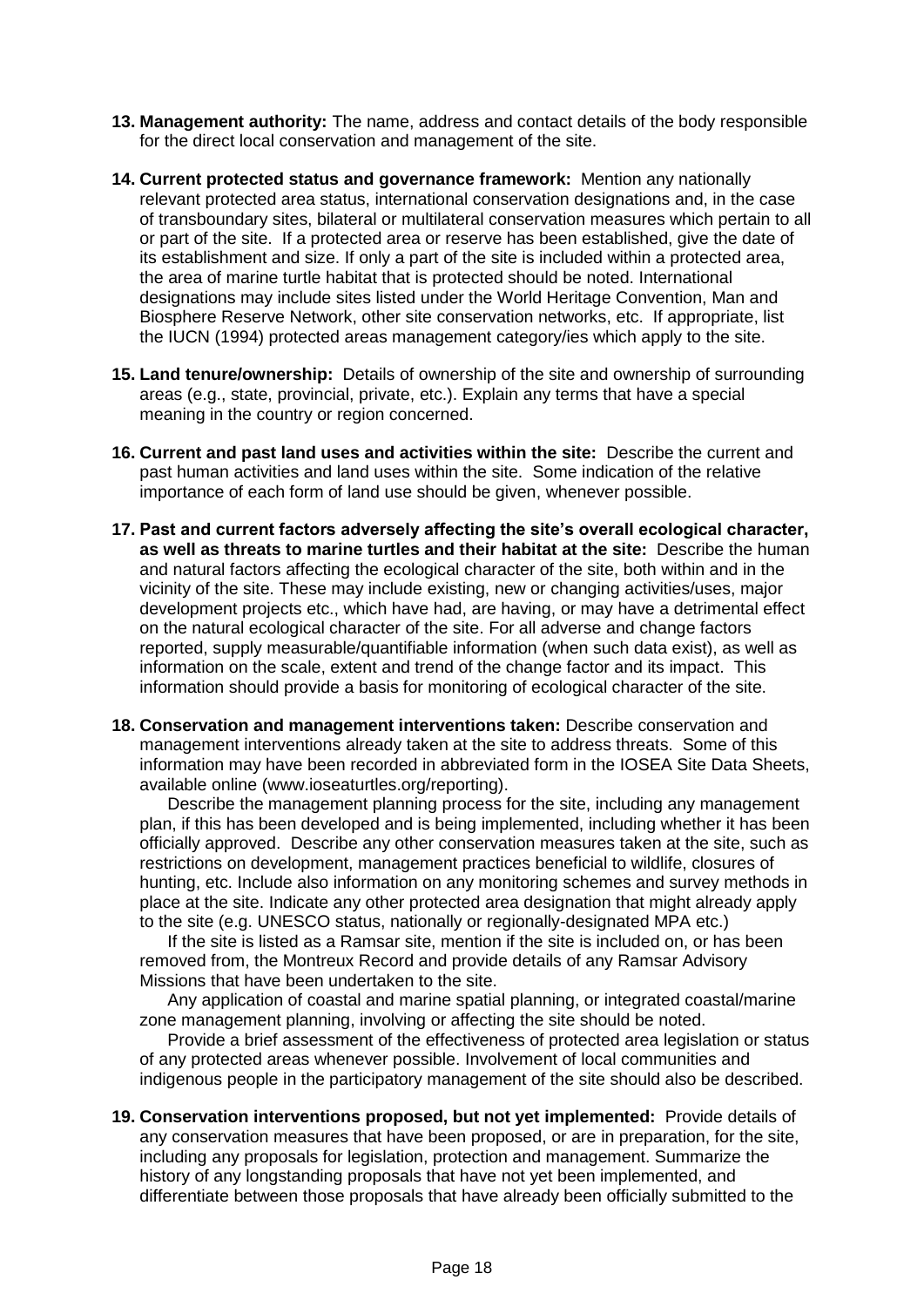appropriate government authorities and those which have not as yet received formal endorsement, e.g., recommendations in published reports and resolutions from specialist meetings. Also mention any management plan that is in preparation but has not yet been completed, approved or implemented.

- **20. Current / proposed scientific research and monitoring:** Describe any current and/or proposed scientific research and information on any special facilities for research. Describe past and current marine turtle monitoring activities at the site (e.g., tagging, satellite tracking, genetic sampling, surveys, ongoing beach monitoring, etc.). Where relevant, identify the number of years of monitoring that has occurred.
- **21. Current / proposed communication, education, and public awareness activities**: Give details of any existing and/or planned programmes, activities and facilities for communication, education and public awareness, including training; and comment on potential opportunities for future educational and outreach activities of the site.
- **22. Financial resources available for management of the site and other activities:**  Identify financial resources available to address immediate and near-term costs, and financial resources available for longer-term sustainable financing.

#### **23. Additional resource needs at the site:**

Where specific needs are identified (e.g. skilled personnel, specialised training, facilities, field equipment etc.) indicate how marine turtle conservation activities are presently impaired on account of their unavailability (e.g. inability to carry out regular surveys, to conduct certain types of research, to monitor certain parts of the range etc.) This information may be useful for compiling a general picture of deficiencies and resource needs that could be presented to potential programme sponsors.

- **24. References:** List key references relevant to marine turtle records and to the site, including management plans, major scientific reports, and bibliographies. When a large body of published material on the site is available, only the most important references need be cited, with priority being given to recent literature containing extensive bibliographies. Reprints or copies of the most important literature should be appended whenever possible. Provide web-site addresses of references where available.
- **25. Site map:** The most detailed and up-to-date map of the site available should be appended to the Site Information Sheet in digital and/or hardcopy format. The ideal site map will clearly show the area boundaries of the site, scale, latitude, longitude and compass bearing, administrative boundaries (e.g., province, district, etc.), and display basic topographical information, the distribution of the main site habitat types and notable hydrological features. It will also show major landmarks (towns, roads, etc.). Indications of land use activities are especially useful.

The optimum scale for a map depends on the actual area of the site depicted. Generally the map should have a 1:25,000 or 1:50,000 scale for areas up to 10,000 ha; 1:100,000 scale for larger areas up to 100,000 ha; 1:250,000 for areas exceeding 100,000 ha. In simplest terms, the site should be depicted in some detail. For moderate to larger sites, it is often difficult to show detail on an A4 sheet at the desired scale, so generally a sheet larger than this is more appropriate. While an original map is not absolutely necessary, a very clear image is highly desirable. A map exhibiting the above attributes will be more suitable for scanning.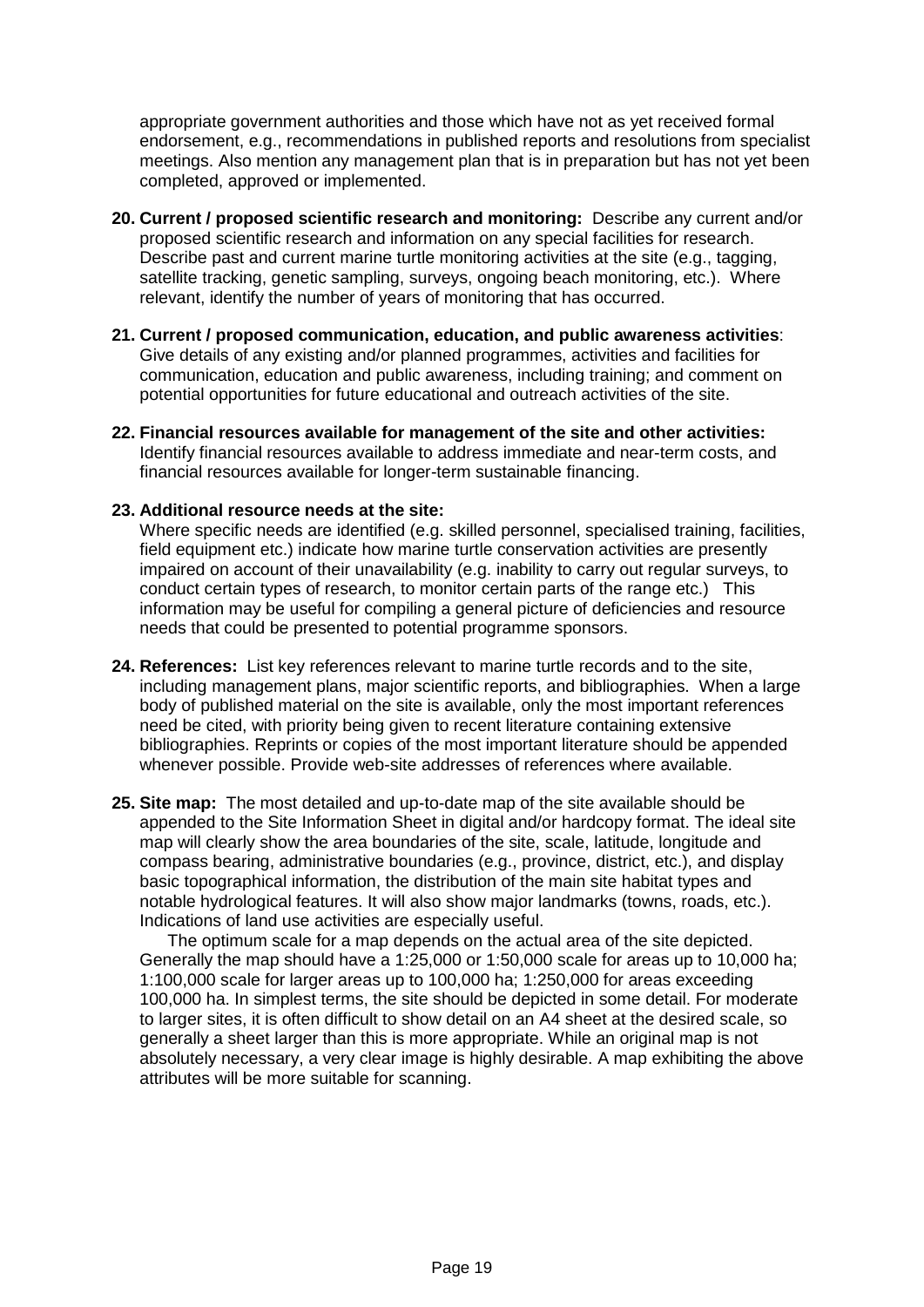## **APPENDIX 2. GENERIC NOMINATION LETTER**

| To:<br><b>IOSEA Marine Turtle MoU Secretariat</b><br>c/o UNEP Regional Office for Asia and Pacific<br><b>United Nations Building</b><br>Rajdamnern Nok Avenue<br>Bangkok 10200, Thailand                                                                                                                                                                                                                                                                                                                                                              |  |  |  |
|-------------------------------------------------------------------------------------------------------------------------------------------------------------------------------------------------------------------------------------------------------------------------------------------------------------------------------------------------------------------------------------------------------------------------------------------------------------------------------------------------------------------------------------------------------|--|--|--|
| Reference number <insert number=""><br/><lnsert date=""></lnsert></insert>                                                                                                                                                                                                                                                                                                                                                                                                                                                                            |  |  |  |
| Dear Sir/Madam,                                                                                                                                                                                                                                                                                                                                                                                                                                                                                                                                       |  |  |  |
| Re: Nomination of a new site in <insert country="" name=""> for inclusion in the IOSEA<br/><b>Marine Turtle Site Network</b></insert>                                                                                                                                                                                                                                                                                                                                                                                                                 |  |  |  |
| <lnsert country="" name=""> recognizes the importance of conserving marine turtles<br/>and their coastal habitats and wishes to participate in the Network of Sites of<br/>Importance for Marine Turtles in the Indian Ocean - South-East Asia Region<br/>(IOSEA Marine Turtle Site Network). established under the Convention on<br/>Migratory Species (CMS) Memorandum of Understanding on the Conservation<br/>and Management of Marine Turtles and their Habitats of the Indian Ocean and<br/>South-East Asia (IOSEA Marine Turtle MoU).</lnsert> |  |  |  |
| It is my pleasure to nominate the following sites <insert name(s)="" of="" site(s)=""> to join<br/>this network in order to further the aim of conserving the region's marine turtles<br/>and their coastal habitats. The relevant Site Information Sheet(s) and Site<br/>Map(s) are attached.</insert>                                                                                                                                                                                                                                               |  |  |  |
| I understand that this application will be reviewed by the Secretariat and the<br>IOSEA MoU Advisory Committee, which may suggest certain amendments prior<br>to its consideration by the next meeting of the IOSEA Signatory States.                                                                                                                                                                                                                                                                                                                 |  |  |  |
| Yours sincerely,                                                                                                                                                                                                                                                                                                                                                                                                                                                                                                                                      |  |  |  |
| <insert name=""><br/><insert organization="" position,=""><br/><insert contact="" details=""></insert></insert></insert>                                                                                                                                                                                                                                                                                                                                                                                                                              |  |  |  |
| <b>Site Information Sheet</b><br>Enclosures:<br>Site Map                                                                                                                                                                                                                                                                                                                                                                                                                                                                                              |  |  |  |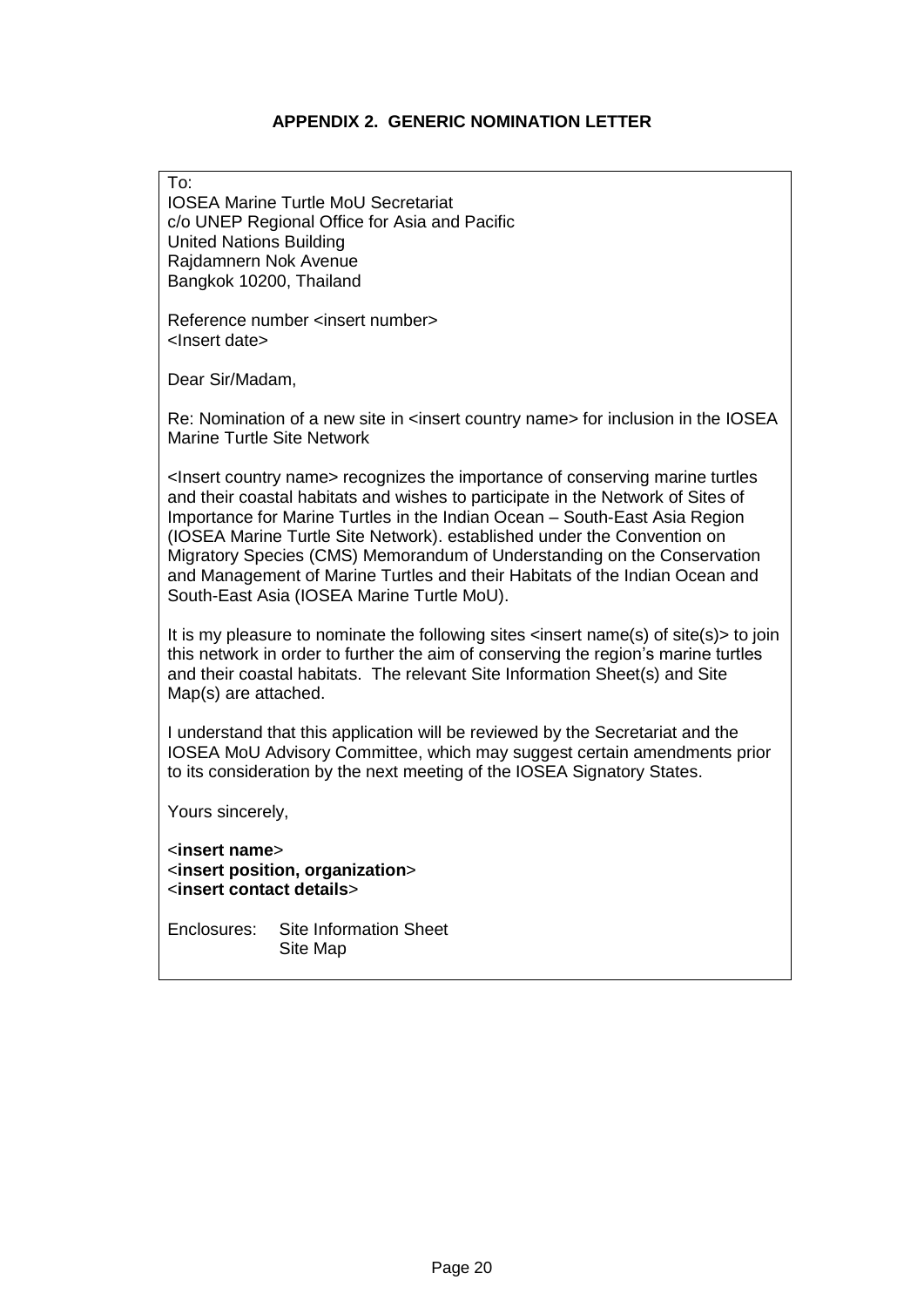## **APPENDIX 3. INDICATIVE LIST OF POTENTIAL NETWORK SITES**

The following is an indicative list of sites, determined to be areas of importance for turtles (IOSEA, 2005). The following list does not purport to be comprehensive, nor does it make any judgment as to whether a particular site or area would meet the criteria for, or would benefit from, inclusion in the proposed IOSEA Marine Turtle Site Network. The geographic scope of many of the areas included in this list extends beyond what is envisaged for the site network. Non-Signatory States of the IOSEA Marine Turtle MoU, shown in italics, are included for illustration only.

| <b>Country</b>               | Name of site/area                                                                                                                                                                                                                                                                                                                                   | <b>Remark</b>                                                                                                                                                        | Source *        |  |  |
|------------------------------|-----------------------------------------------------------------------------------------------------------------------------------------------------------------------------------------------------------------------------------------------------------------------------------------------------------------------------------------------------|----------------------------------------------------------------------------------------------------------------------------------------------------------------------|-----------------|--|--|
| South-East Asia + neighbours |                                                                                                                                                                                                                                                                                                                                                     |                                                                                                                                                                      |                 |  |  |
| Australia                    | Commonwealth Waters: Coringa-Herald NR,<br>Lohou Reef NR, Ashmore Reef, Field Island;<br>Western Australia: ca. 15 sites identified; Cocos<br>Keeling Island; Queensland: ca. 30 sites<br>identified' Great Barrier Reef Marine Park Area:<br>ca. 35 sites identified; Northern Territory: many<br>sites, including ca. 10 specifically identified. | Multiple species;<br>using nesting,<br>feeding and<br>developmental<br>habitats.                                                                                     | 1               |  |  |
| Cambodia                     | ca. 30 specific islands and beaches identified in<br>Sihanoukville and Kampot province                                                                                                                                                                                                                                                              | Nesting and feeding<br>grounds                                                                                                                                       | 1               |  |  |
| Indonesia                    | Raja Ampat region / Bird's Head Peninsula<br>(Jamursba Medi Beach); Aru Islands                                                                                                                                                                                                                                                                     | Includes region's<br>largest leatherback<br>turtle nesting site                                                                                                      | $\overline{2}$  |  |  |
| Indonesia                    | Derawan Archipelago (Berau Islands) - Pulau<br>Sangalaki,<br>Pulau Sammana                                                                                                                                                                                                                                                                          | Largest green turtle<br>nesting rookery in<br>SE Asia                                                                                                                | $\overline{2}$  |  |  |
| Indonesia                    | Banda Sea/Lucipara cluster                                                                                                                                                                                                                                                                                                                          | Hawksbill turtles                                                                                                                                                    | $\overline{2}$  |  |  |
| Malaysia                     | Terengganu and Pahang States                                                                                                                                                                                                                                                                                                                        | Nesting<br>leatherbacks (former<br>times; almost<br>extinct)                                                                                                         | 10 <sup>°</sup> |  |  |
| Malaysia/Philip<br>pines     | Turtle Islands (Talang-Talang Besar, Talang-<br>Talang Kecil and Satang Besar; Boan, Lihiman,<br>Langaan, Great Bakkungan, Taganak, Baguan)                                                                                                                                                                                                         | Important nesting<br>sites for green and<br>hawksbill turtles;<br>migration corridor.<br><b>Turtle Islands</b><br>Heritage Protected<br>Area in place since<br>1996. | $\overline{2}$  |  |  |
| Myanmar                      | Thamee Hla Island, Diamond and Little Coco<br>Islands                                                                                                                                                                                                                                                                                               | Olive ridley turtles                                                                                                                                                 | 3               |  |  |
| Papua New<br>Guinea          | Kamiali Wildlife Area, Labu/Busama, Sio,<br>Saidor, Talasea/Kilu, Madang/Long Island,<br>Daru Island, Gasmata, Manus                                                                                                                                                                                                                                | Nesting and feeding<br>areas                                                                                                                                         | 1               |  |  |
| Philippines                  | Tubbataha-Cagayan ridge / Bastera and<br>Beazley reefs                                                                                                                                                                                                                                                                                              | Important migration<br>route for turtles                                                                                                                             | $\overline{2}$  |  |  |
| Philippines                  | Approx. 30 other specific nesting areas<br>identified in Bataan, Zambales, Batangas,<br>Palawan, Occidental Mindoro, Oriental Mindoro,<br>Sorsogon, Catanduanes, Antique, Negros<br>Occidental, Camiguin, Guimaras, Zambboanga<br>de Sur, Davao City, Misamis Oriental, and<br>Siregao del Sur                                                      | Mostly green and<br>hawksbill turtles                                                                                                                                | 1               |  |  |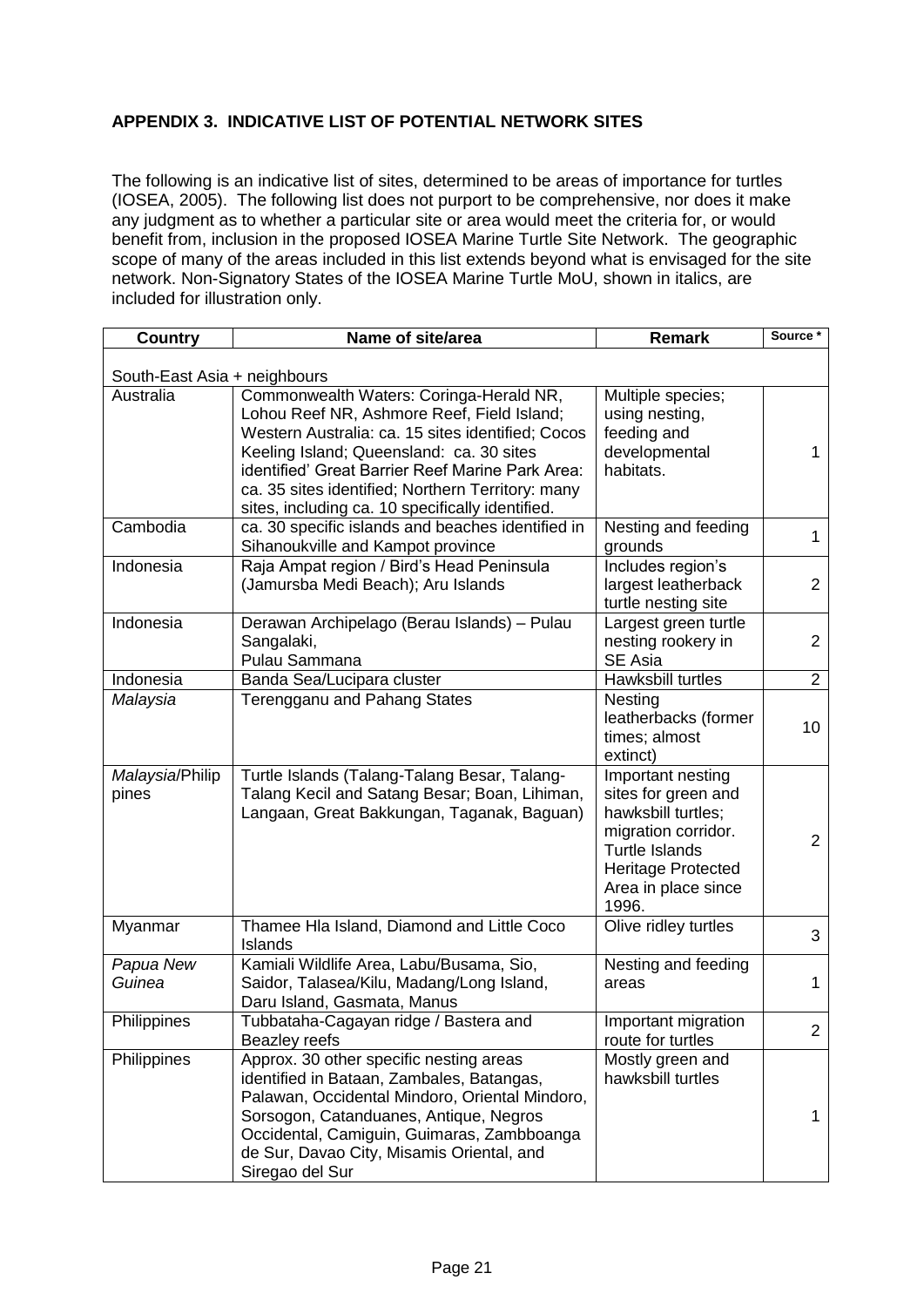| Thailand                           | Gulf of Thailand: Kram Island, Kra Island;<br>Andaman Sea: Phrathong Island, Khorkhao<br>Island, Prapat Beach, Thaimuang Beach,<br>Maikhaw Beach, Talibong Island, Similan Island                                                                         | Nesting sites and<br>feeding habitat, for<br>mostly green and<br>hawksbill turtles | 1   |  |  |
|------------------------------------|-----------------------------------------------------------------------------------------------------------------------------------------------------------------------------------------------------------------------------------------------------------|------------------------------------------------------------------------------------|-----|--|--|
| Viet Nam                           | Con Dao islands (14 sites)                                                                                                                                                                                                                                | Green turtle nesting                                                               | 6   |  |  |
| Viet Nam                           | Nui Chua (Ninh Thuan), Quang Ninh to Kien<br>Giang coastal areas, including Vinh Thuc<br>Island, Minh Chau Beach, Bach Long Vy Island<br>(Hai Phong), Phu Quy Island; Hon Gam-Ba<br>Lang reefs                                                            |                                                                                    | 6,8 |  |  |
| Various<br>(disputed<br>territory) | Spratley Island group                                                                                                                                                                                                                                     | Marine turtle nesting<br>site                                                      |     |  |  |
|                                    |                                                                                                                                                                                                                                                           | Northern Indian Ocean                                                              |     |  |  |
| Bangladesh                         | St. Martin's Island, Sondia and Kutubdia Island,<br>Enani Beach, Maurdarbari (Sundarban)                                                                                                                                                                  | Mostly olive ridley,<br>some green turtle<br>nesting                               | 1,3 |  |  |
| India                              | Gahirmatha and Rushikulya beaches, Bahuda<br>and Devi River mouths (Orissa), Krishna and<br>Godavari River mouths (Andhra Pradesh),<br>Tamil Nadu and Gujarat coasts, Kerala and<br>Karnataka coasts, Andaman and Nicobar<br>Islands, Lakshadweep Islands | Olive ridley, green<br>and leatherback<br>turtles migrating                        | 2,3 |  |  |
| <b>Maldives</b>                    | Nesting islands in most atolls: e.g. Haa Alifu<br>(Mulhadhoo Island); Baa Atoll (Kunfunadhoo,<br>Maadhoo Islands); Ari Atoll (Hukureulhi Island);<br>Laamu Atoll (Gadhoo Island)                                                                          | Green and hawksbill<br>turtles<br>(nesting/foraging)                               | 2,9 |  |  |
| Pakistan                           | Sindh (Hawkes Bay, Sandspit) and Baluchistan<br>coasts                                                                                                                                                                                                    | Olive ridley and<br>green turtles nesting                                          | 3   |  |  |
| Sri Lanka                          | Rekawa, Bandarawatta, Duwemodara,<br>Kosgoda, Kahandamodara beaches etc (about<br>15 in total specifically identified)                                                                                                                                    | Multi-species<br>nesting beaches                                                   | 1,7 |  |  |
|                                    | Northwestern Indian Ocean                                                                                                                                                                                                                                 |                                                                                    |     |  |  |
| Eritrea                            | Fatuma Island group                                                                                                                                                                                                                                       | Green and hawksbill<br>turtles reported                                            |     |  |  |
| Egypt                              | Red Sea Islands                                                                                                                                                                                                                                           | Green and hawksbill<br>turtles<br>(nesting/foraging)                               |     |  |  |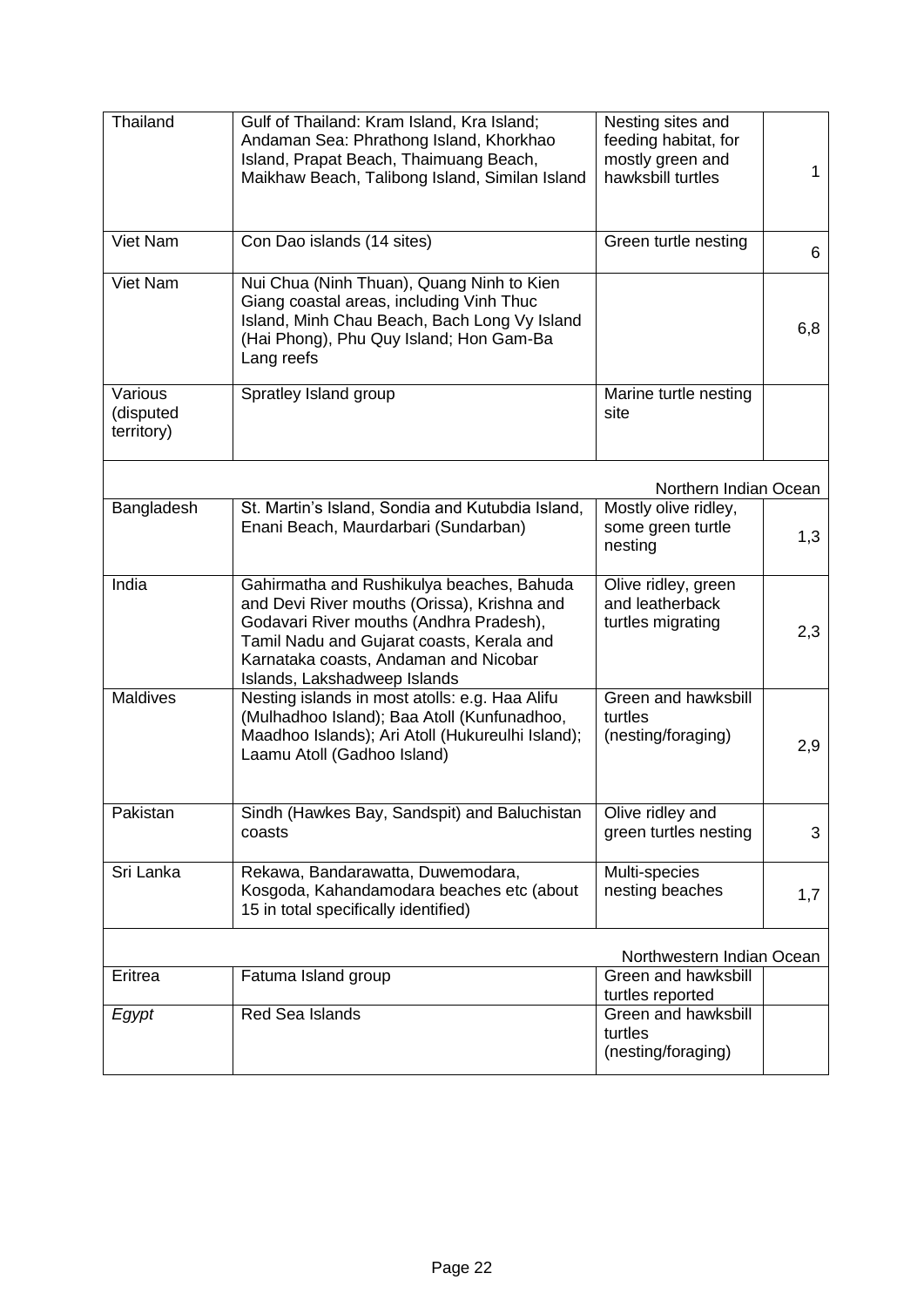| <b>Islamic</b><br>Republic of<br>Iran | Booshehr Province: Nakhiloo, Ommolkaram<br>Islands, Nayband Bay; Hormozgan Province:<br>Shidvar, Hendourabi, Queshm, Lavan, Kish,<br>Hormoz Islands; Oman Sea area (Sistan and<br>Baluchestan Province): Kratti, Tang, Pozm,<br>Chabahar, Miami | Mostly green and<br>hawksbill turtles                                                                                                                                             | 1                      |
|---------------------------------------|-------------------------------------------------------------------------------------------------------------------------------------------------------------------------------------------------------------------------------------------------|-----------------------------------------------------------------------------------------------------------------------------------------------------------------------------------|------------------------|
| Jordan                                | Gulf of Aqaba                                                                                                                                                                                                                                   |                                                                                                                                                                                   |                        |
| Oman                                  | Ras Al Hadd Cape, Masirah Island/Barr Al<br>Hickman, Dimaniyat Islands, Al Hallaniyat<br>Islands                                                                                                                                                | Ras Al Hadd: most<br>important green<br>turtle rookery in<br><b>Indian Ocean</b><br>Masirah: largest<br>loggerhead nesting<br>grounds in the world                                | 1,2                    |
| Qatar                                 | Al Ruwais Island and east coast                                                                                                                                                                                                                 | <b>Green turtles</b>                                                                                                                                                              | 3                      |
| Saudi Arabia                          | Ras Baridi, Karan and Jana Islands                                                                                                                                                                                                              | <b>Green turtles</b>                                                                                                                                                              | $\overline{3}$         |
| Saudi Arabia                          | Jubail Marine Wildlife Sanctuary                                                                                                                                                                                                                | Largest green and<br>hawksbill rookery in<br>the Gulf                                                                                                                             | $\overline{2}$         |
| Sudan                                 | Suakin Archipelago, Mohammed Qol Islands                                                                                                                                                                                                        |                                                                                                                                                                                   | $\overline{4}$         |
| <b>United Arab</b><br>Emirates        | Murawah Island - Bu Tini Shoals                                                                                                                                                                                                                 | Feeding populations<br>of green turtles,<br>nesting hawksbills                                                                                                                    | $\overline{2}$         |
| Yemen                                 | Belhaf - Bir Ali coast; Socotra Archipelago                                                                                                                                                                                                     | Important turtle<br>nesting/feeding<br>areas                                                                                                                                      | $\overline{2}$         |
|                                       |                                                                                                                                                                                                                                                 | Western Indian Ocean                                                                                                                                                              |                        |
| Comoros                               | Moheli, other specific islands/beaches                                                                                                                                                                                                          | Mostly green turtle<br>nesting                                                                                                                                                    | 1,4,5                  |
| France                                | Europa, Tromelin, Glorieuse                                                                                                                                                                                                                     | Very high number of<br>nesting green turtles                                                                                                                                      | 2,4,5                  |
| France                                | Mayotte archipelago                                                                                                                                                                                                                             | Approx. 35 beaches<br>important for green<br>and hawksbill<br>nesting                                                                                                             | 4                      |
| Kenya                                 | Approximately 25 specific nesting beaches<br>identified, and other 7 areas identified as<br>feeding grounds                                                                                                                                     | Mostly green and<br>hawksbill turtles<br>feeding                                                                                                                                  | 1                      |
| Madagascar                            | Northwest/North: Nosy Sakatia, Nosy Iranja,<br>Nosy Hara; Northeast/East: Masoala, Ile Sainte<br>Marie; Southeast: Ankaramany, Enakao,<br>Ibakoko, Eledrato, Anstsotso, Sainte- Luce,<br>Evatraha; Southwest: Nosy Ve, Ifaty, Toliara           | Green, hawksbill,<br>loggerhead, olive<br>ridley turtles                                                                                                                          | 1,2                    |
| <b>Mauritius</b>                      | St. Brandon atoll, Caragados Carajas shoals,<br>Agalega                                                                                                                                                                                         | Nesting and foraging<br>habitat for green and<br>hawkbill turtles                                                                                                                 | 1,2,4                  |
| Mozambique<br>Mozambique              | Mainland: south coast Maputo Bay - Ponta de<br>Ouro, Inhambane, Inhassoro; Inhaca Island,<br>Bazaruto Archipelago, Primeiras-Segundas<br>Archipelago<br>Mozambique channel                                                                      | Important nesting,<br>foraging and<br>developmental<br>habitat for green<br>turtles; other sites<br>important for<br>loggerhead and<br>leatherback nesting<br>Important migratory | 2,4<br>10 <sup>°</sup> |
|                                       |                                                                                                                                                                                                                                                 |                                                                                                                                                                                   |                        |